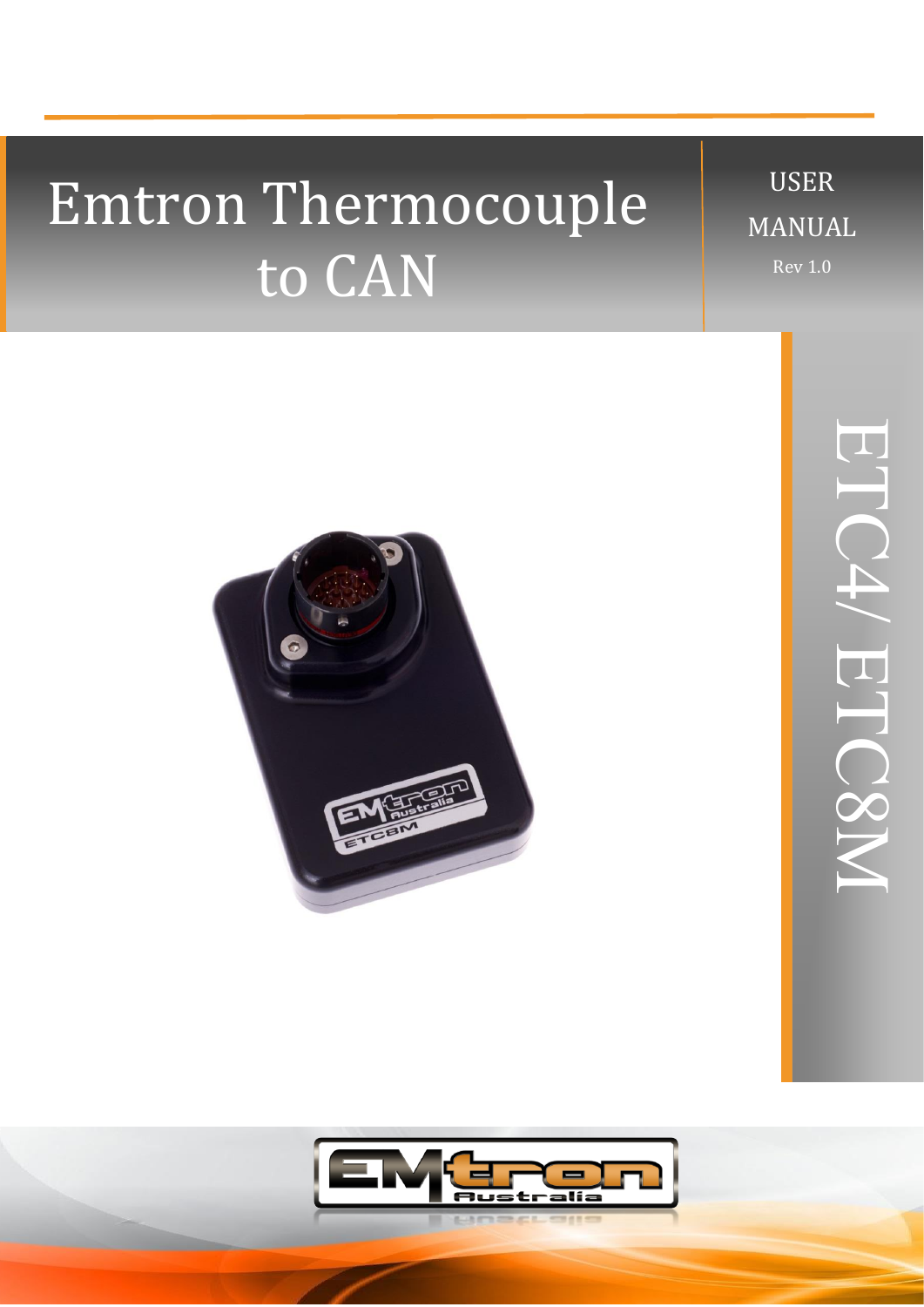# **Kit Contents**

When purchasing an ETC4 the following items are included:

- ETC4 Device with Flying Harness
- Deustch DTM 4-way connector and female pins (DTM06-4S)
- Deustch DTM 12-way connector and male pins (DTM04-12PA)



ETC 4 kit pictured.

When purchasing an ELC2M the loom side mating Autosport connector is not included but can be purchased separately.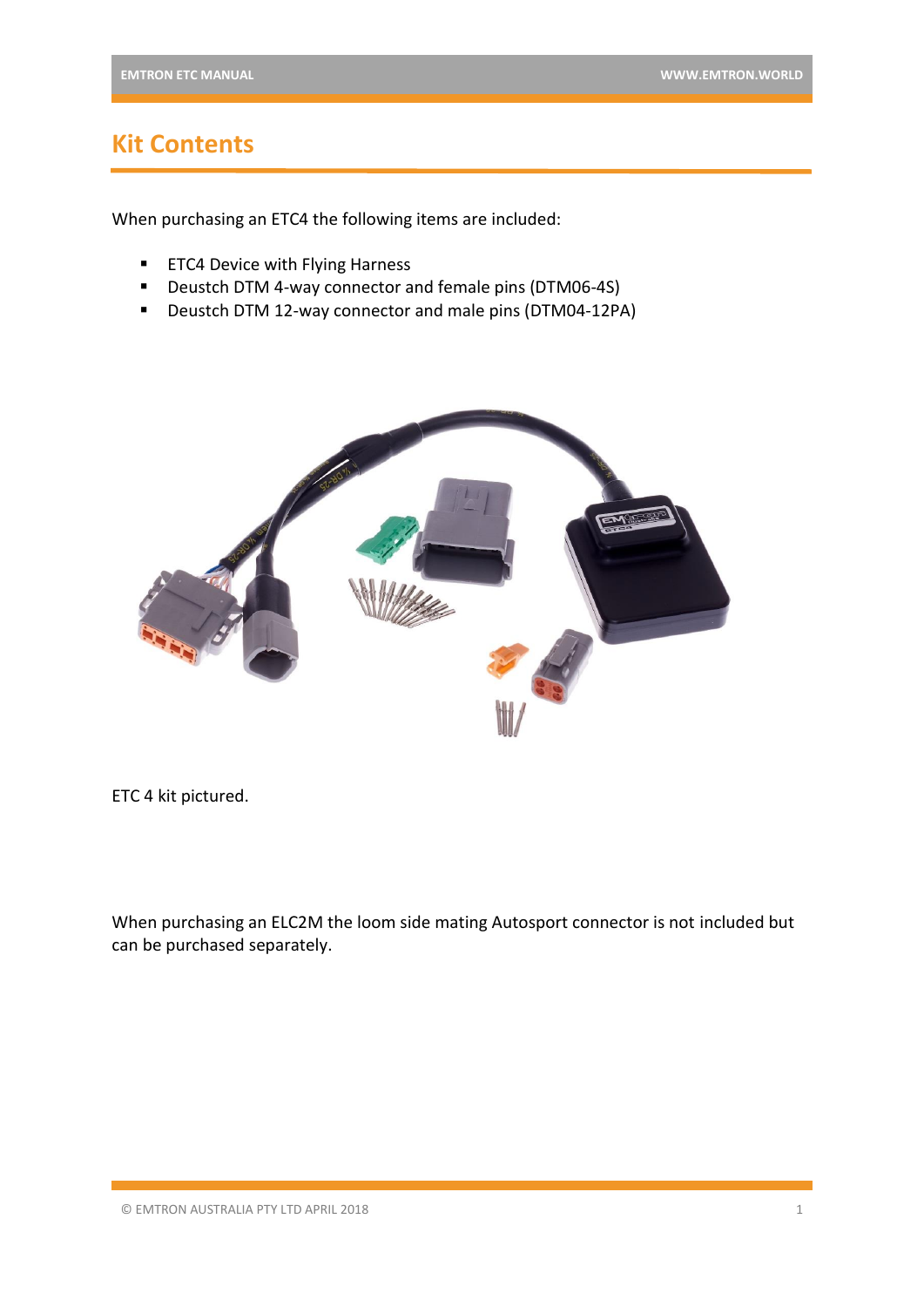# **Contents**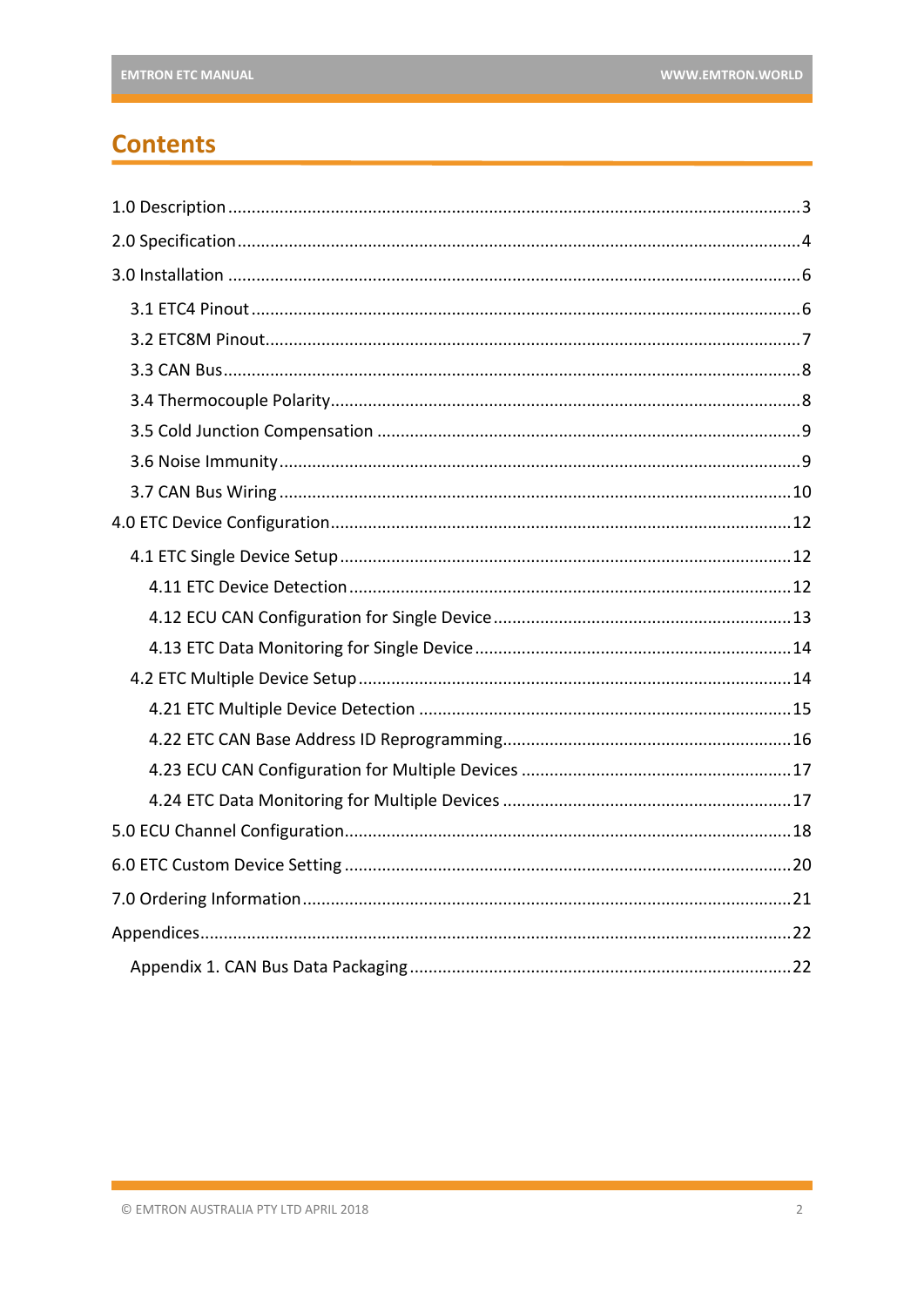# <span id="page-3-0"></span>**1.0 Description**

The Emtron Thermocouple (EGT) to CAN devices are available in both Standard and Mil Spec versions.



#### **ETC8M**

The ETC8M is a Mil Spec 8 Channel Thermocouple to CAN device using the Motorsport proven Deutsch Autosport connector(Red).

The enclosure is made from billet 6061 aluminium and is water proof to allow for implementation in extreme environments.

### **ETC4**

The ETC4 us a 4 channel Thermocouple to CAN device with a concentric twisted flying loom system, terminated with the reliable and environmentally sealed Deutsch DTM connector. The water proof enclosure is extremely compact and made from billet 6061 aluminium.



Both devices accurately measure the exhaust gas temperature or cylinder head temperature using K-type thermocouples with a range of - 50 to 1350 Degrees Celsius. The device is connected to the ECU via CAN bus and will be automatically detected, significantly minimising configuration time.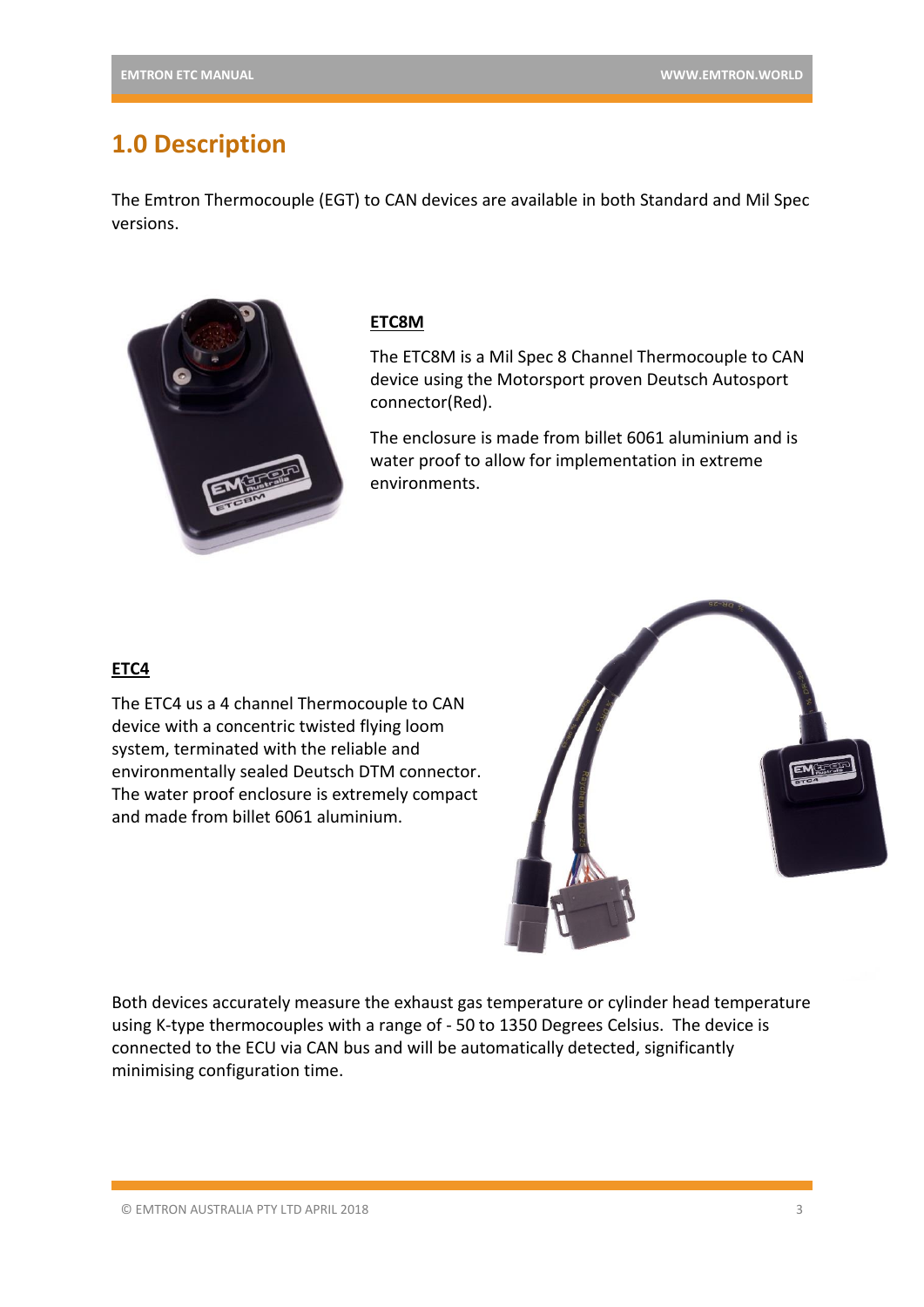# <span id="page-4-0"></span>**2.0 Specification**

#### **Power Supply**

- Operating Voltage: 7.0 to 22.0 Volts DC
- Operating Current: 25mA (ETC4) and 30mA (ETC8M) at 14.0V
- Reverse Battery Protection: 0mA current draw
- Battery Transient/Over Current Protection

#### **Internal**

- 64MHz 16-bit Automotive Processor
- Instrumentation Amplifier for K-Type voltage measurement with precise gain control and protected inputs.
- Built-in cold junction compensation
- **E** Thermocouple open circuit fault detection

### **Inputs - General**

- K-Type Thermocouple Inputs.
	- o Range: 50 to 1350 Degrees Celsius (DegC)
	- o Resolution 1 DegC
- Sampling rate 500 Hz
	- o Resolution: 1.22mV (12 Bit)
- Internal or External Cold Junction Correction
	- o Range: 50 to 150Degrees Celsius (DegC)
	- o Resolution 1 DegC

### **ETC8M**

- 8x K-Type Thermocouple Inputs
- 1x External Cold Junction Input

### **ETC4**

- 4x K-Type Thermocouple Inputs.
- 1x External Cold Junction Input

### **Communications**

- CAN 2.0B Baud Rate: 250kBaud, 500kBaud or 1Mbaud Auto Detect
- CAN Transmit Rate Adjustable: 50Hz/100Hz/200Hz/500 Hz

### **Operating Temperature**

Operating Temperature Range: -30 to 100°C (-22 to 212°F)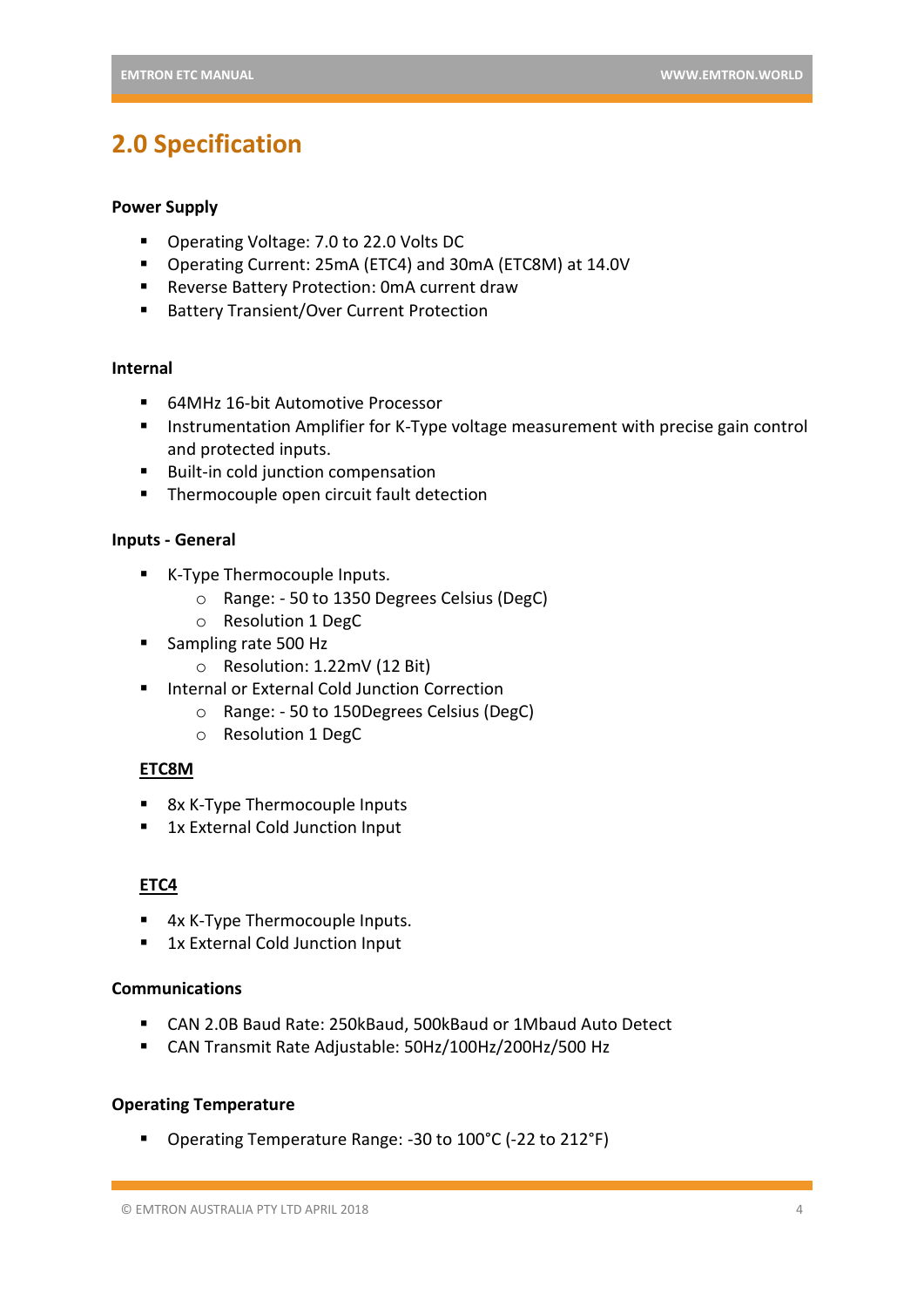### **Physical**

### **ETC8M**

- Enclosure Size 52 mm x 74 mm x 18 mm
- 125g

### **ETC4**

- Enclosure Size 63mm x 54 mm x 20mm
- 160g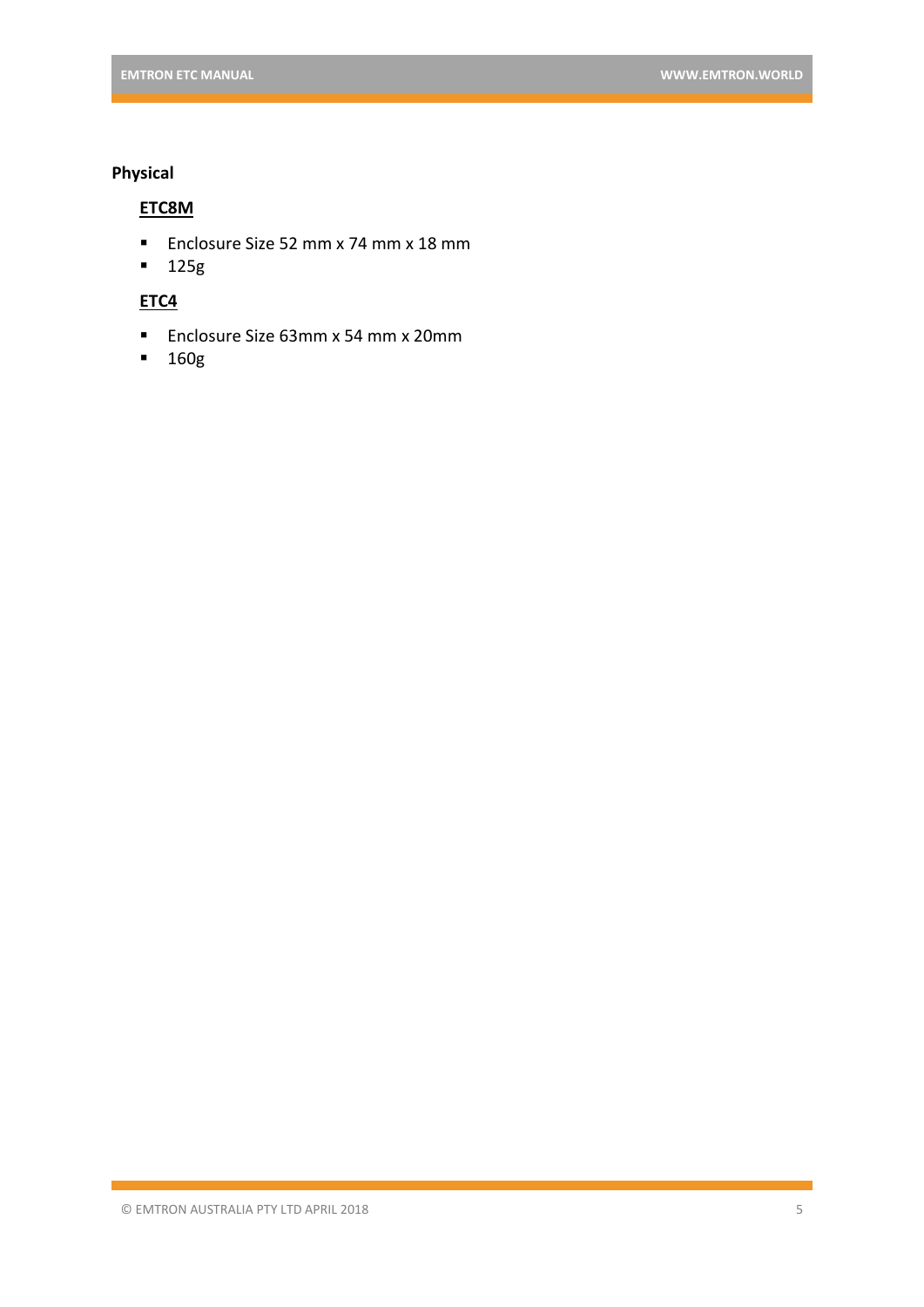# <span id="page-6-0"></span>**3.0 Installation**

Each device has a M4 x 1.5 thread tapped into the base of the enclosure and can be used for mounting. In high vibration applications rubber mounting is recommended.

**CAUTION:** When mounting the device inside the engine compartment, it should be positioned in cooler areas and away from heat sources such as exhaust manifolds. Any unnecessary radiated heat may affect device performance.

# <span id="page-6-1"></span>3.1 ETC4 Pinout

The pinouts are shown below in Table 3.0 and Table 3.1.

### **Power and CAN Flying Loom Connector: DTM 4 pin (M).**

| <b>Pin</b> | <b>Function</b> | <b>Wire Colour</b> |
|------------|-----------------|--------------------|
|            | Ground          | <b>BLACK</b>       |
| 2          | CAN Lo          | <b>GREEN</b>       |
| 3          | <b>CAN Hi</b>   | <b>YELLOW</b>      |
|            | 12V Supply      | RFD                |

Table 3.0. ETC4 Power and CAN Deustch Connector Pinout



### **Thermocouple Flying Loom Connector: DTM 12 pin (F).**

| Pin                                                   | <b>Function</b>               | <b>Wire Colour</b> |
|-------------------------------------------------------|-------------------------------|--------------------|
| 1                                                     | EGT $1+$                      | <b>BRN</b>         |
| 2                                                     | EGT $2+$                      | <b>BLUE</b>        |
| 3                                                     | EGT $3+$                      | <b>GREY</b>        |
| 4                                                     | EGT $4+$                      | W/GREY             |
| 5                                                     | <b>NC</b>                     | W/BLUE             |
| 6                                                     | <b>External Cold Junction</b> | W/BRN              |
| 7                                                     | Analog Sensor OV Reference    | W/RED              |
| 8                                                     | <b>NC</b>                     | W/BLACK            |
| 9                                                     | EGT <sub>4</sub>              | W/OR               |
| 10                                                    | EGT 3-                        | OR.                |
| 11                                                    | <b>EGT 2-</b>                 | <b>WHITE</b>       |
| 12                                                    | <b>EGT 1-</b>                 | <b>PUR</b>         |
| Table 3.1. ETC4 Deustch Connector Pinout (DTM06-12SA) |                               |                    |

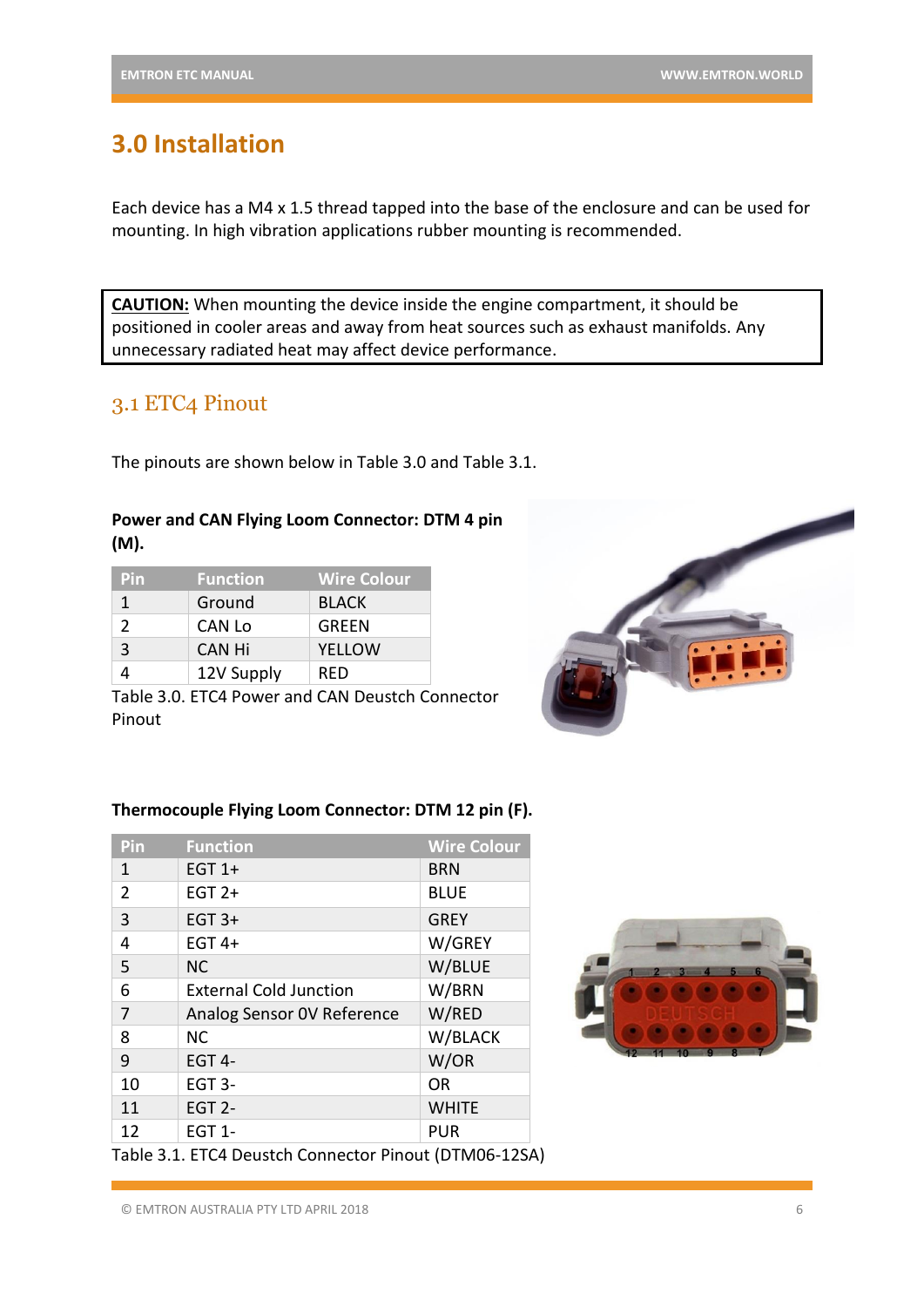# <span id="page-7-0"></span>3.2 ETC8M Pinout



|  |  | <b>Mating Connector Loom Side</b> |
|--|--|-----------------------------------|
|--|--|-----------------------------------|

**(Deutsch Autosport AS Series)**

**AS612-35SN(Red)**

| Pin            | <b>Function</b>                |  |
|----------------|--------------------------------|--|
| $\mathbf{1}$   | 14 V Supply                    |  |
| $\overline{2}$ | Ground                         |  |
| 3              | <b>CAN Hi</b>                  |  |
| 4              | CAN Lo                         |  |
| 5              | <b>EGT 1-</b>                  |  |
| 6              | EGT $1+$                       |  |
| 7              | EGT <sub>2</sub> -             |  |
| 8              | EGT $2+$                       |  |
| 9              | EGT 3-                         |  |
| 10             | EGT $3+$                       |  |
| 11             | EGT 4-                         |  |
| 12             | EGT $4+$                       |  |
| 13             | <b>EGT 5-</b>                  |  |
| 14             | EGT $5+$                       |  |
| 15             | EGT <sub>6</sub> -             |  |
| 16             | EGT $6+$                       |  |
| 17             | <b>EGT 7-</b>                  |  |
| 18             | EGT $7+$                       |  |
| 19             | EGT 8-                         |  |
| 20             | EGT $8+$                       |  |
| 21             | Cold Junction Input (External) |  |
| 22             | OV Analog Sensor Reference     |  |

Table3.2. ETC8M Pinout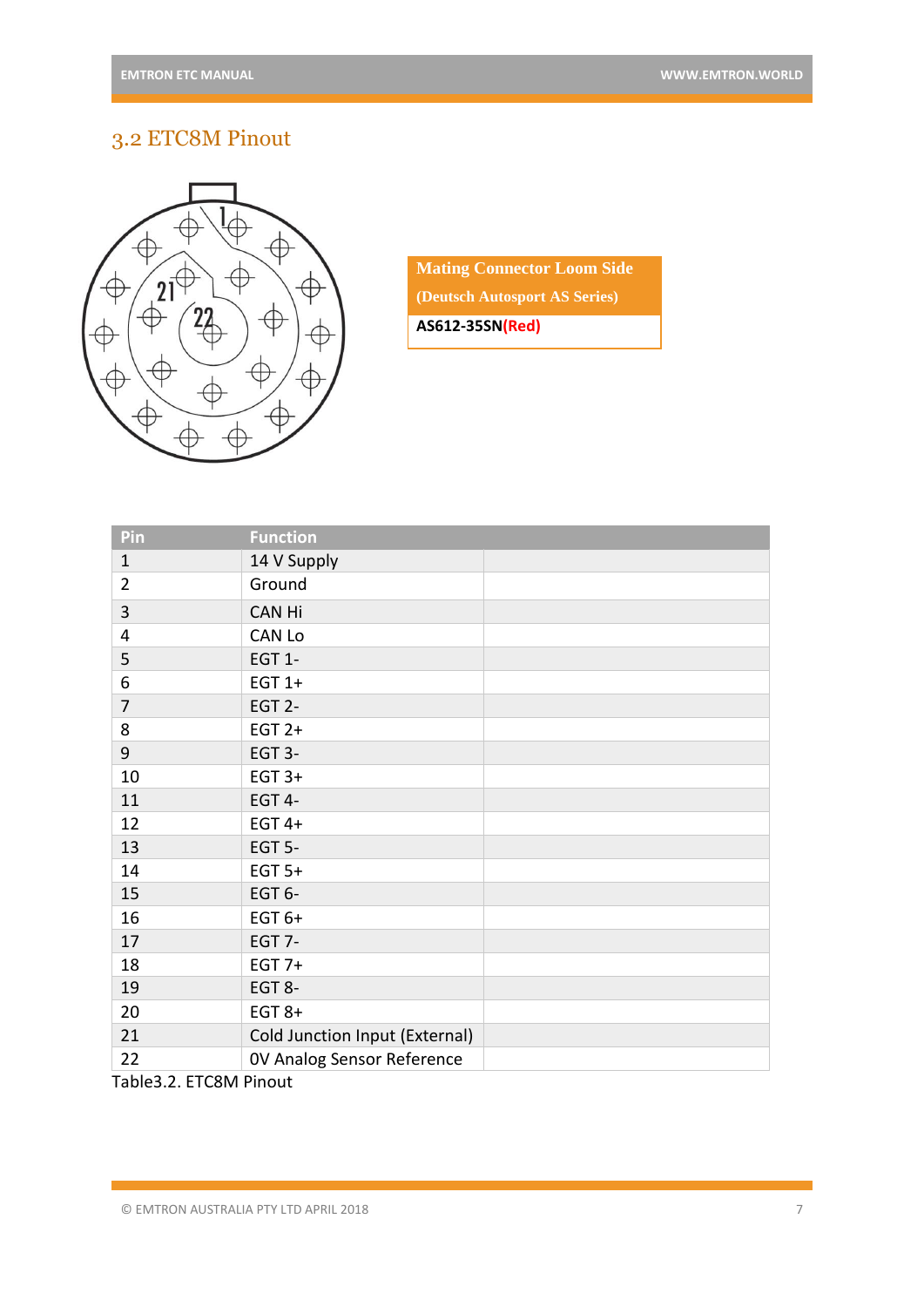### <span id="page-8-0"></span>3.3 CAN Bus

The ETC4 or ETC8M can be connected to the ECUs CAN Bus 1 or 2.

All devices on the CAN Bus must be configured to use the same baud rate. For this reason, all Emtron CAN devices will Auto-scan the CAN bus until a successful baud rate has been detected. Once detected this rate will be stored and used at the next power up.

The device will scan 3 different Baud rates at 500ms intervals moving from 1Mbaud -> 500kBaud -> 250k Baud -> 1Mbaud and so on.

**NOTE:** For this process to function effectively, when **new** devices are introduced to the CAN bus, they should initially be connected **one at a time.** This allows each device to sync up to the CAN Bus baud rate and store that setting. This typically takes 3-5 seconds.

The ETC4 and ETC8M leave the factory programmed with individual serial numbers, but all have the same Base CAN Address ID used to transmit data over the Bus. The CAN Base address can be adjusted from the factory setting using the ID Reprogramming Tool. This is required when 2 or more of the same devices are connected to the CAN Bus (See section 4.2)

### **ETC4**.

- Factory CAN Base Address of 691 only. Total CAN ID Range is therefore 691.
- Up to 3x ETC4 devices can be used on the CAN Bus giving a total of 12 available EGT Input Channels.

### **ETC8M**.

- Factory CAN Base Address of 700. Transmits data sequentially on the next ID. Total CAN ID Range is therefore 700 – 701.
- Up to 2x ETC8M devices can be used on the CAN Bus giving a total of 16 available EGT Input Channels.

# <span id="page-8-1"></span>3.4 Thermocouple Polarity

The polarity of the thermocouple is critical and must be connected to the correct input. In most applications the red cable is the negative  $(-)$  and the yellow is the positive  $(+)$ . Some sensors may also have a blue or black as the positive which is counter intuitive to conventional wiring methods.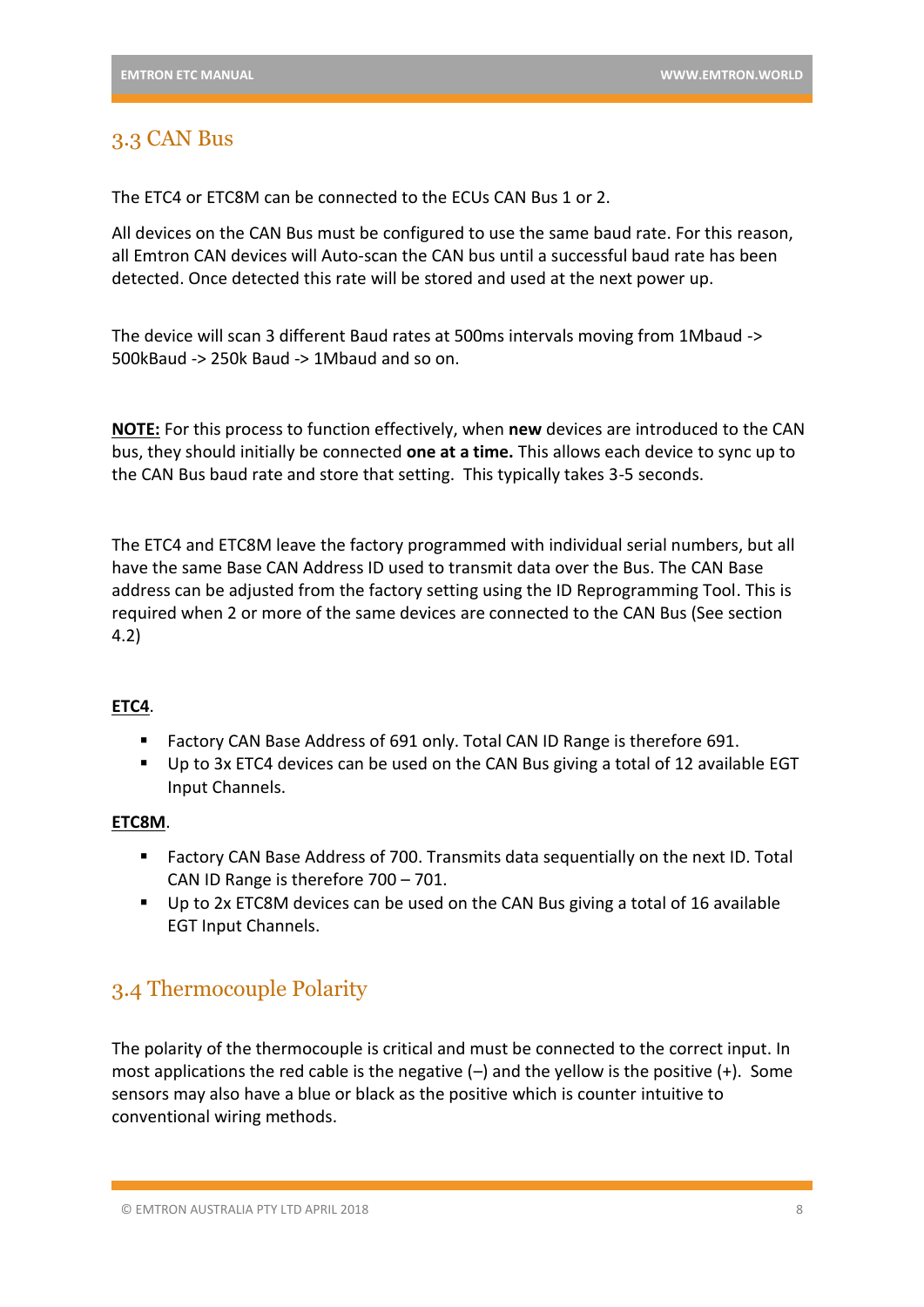### <span id="page-9-0"></span>3.5 Cold Junction Compensation

Both the ETC8M and ETC4 offer 2 options for Cold Junction compensation:

- **Built-in**
- External Input

#### Built-in Compensation(Default)

The device has an internal temperature sensor that measures the temperature of the connector so cold junction temperature compensation can be applied. This is the default mode used when the external input is not connected.

With this setup, the thermocouple wire should be connected directly to the device. If the wires must be extended, then matching thermocouple wire should be used.

#### External Input

The Input is pre-calibrated to use a standard Bosch NTC 2k5 Ohm at 20°C calibration with a 1K Ohm pullup resistor and temperature range of -30 $\degree$ C to 150 $\degree$ C. When the external input is connected to a sensor, the measured temperature is used for Cold Junction correction. For the ETC8M, connect the sensor to pins 21 and 22. For the ETC4, connect the sensor to pins 11 and 12 of the 12-way DTM connector.

### <span id="page-9-1"></span>3.6 Noise Immunity

To minimise signal contamination and maximise noise immunity, the wire pairs shown in Table 3.2 must be twisted. It is recommended to twist the wire pairs at a minimum one twist per 40mm of cable. This is very important and should always be implemented.

| l Pair 1    | Pair 2                                 |
|-------------|----------------------------------------|
| CAN High    | $\leftarrow$ ------> $\left\{$ CAN Low |
| _ _ _ _ _ _ |                                        |

Table 3.3. CAN Hi and Lo wire pairing for twisting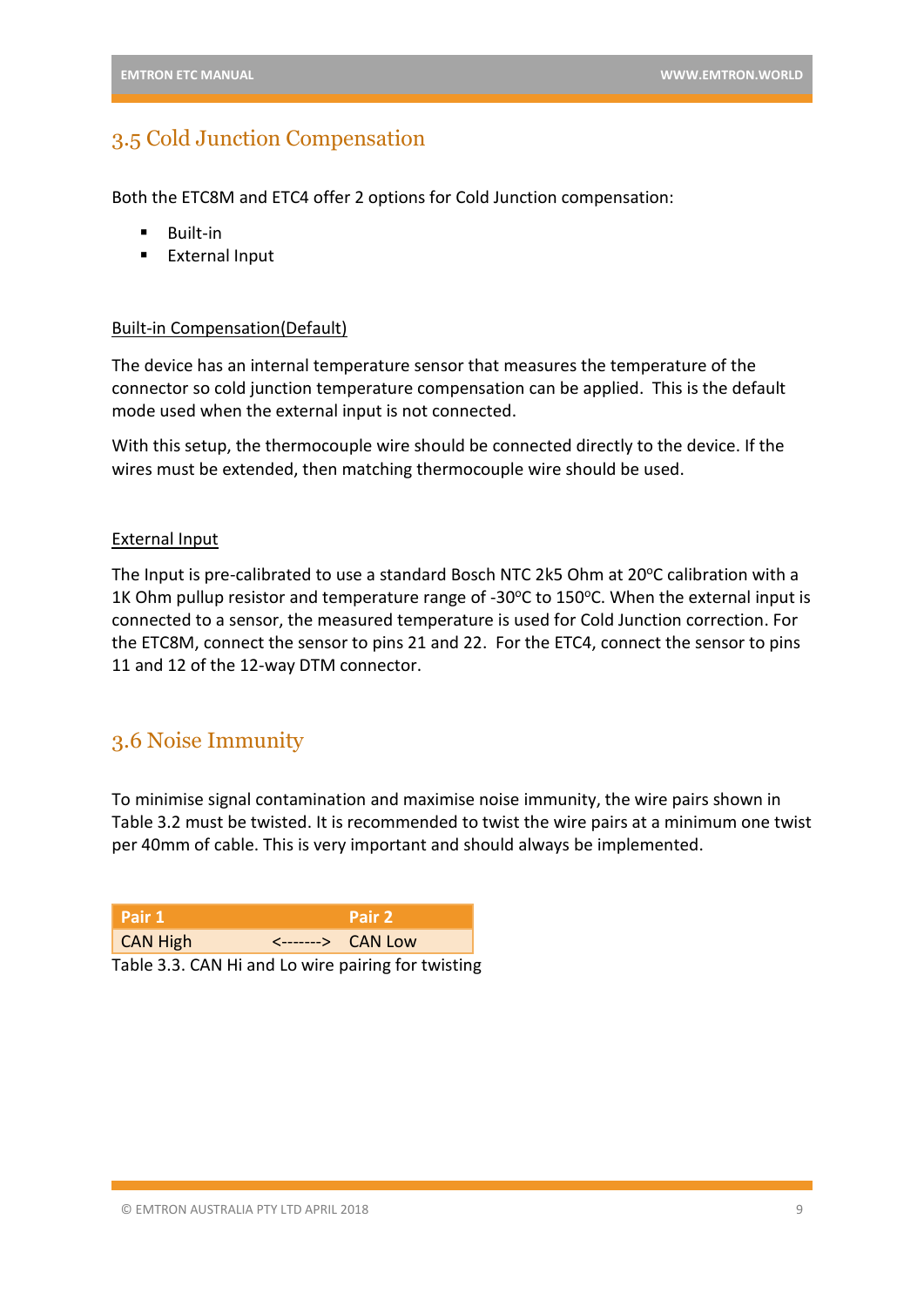### <span id="page-10-0"></span>3.7 CAN Bus Wiring

- CAN Bus High and Low are differential signals, so twisted pair MUST be used. Failing to do so will compromise the entire CAN Bus System.
- **■** In some extreme environments, shielded twisted pair may be required to help with reliability and data integrity.
- The less connectors in any transmission system the better. Unnecessary connectors are almost guaranteed to present an impedance discontinuity and hence may cause reflections and data loss.
- CAN Bus termination must be done correctly by using a 120 ohm 0.25W resistor at each END of the bus system.
- Maximum Stub length to a device from the main Bus is recommended at 0.3m, in accordance with High-Speed ISO 11898 Standard specification. See Figure 3.3.

The ETC8M or ETC4 devices do **not** include an on-board CAN termination resistor, allowing the device to be wired at any position on the Bus. CAN Bus termination must be done correctly by using a 120 ohm 0.25W resistor at each end of the bus system as mentioned above. Figures 3.1 and 3.2 show possible CAN Bus Implementation examples.



Figure 3.1. CAN Bus Wiring Example. ECU and Dash at each end with 120 Ohm Termination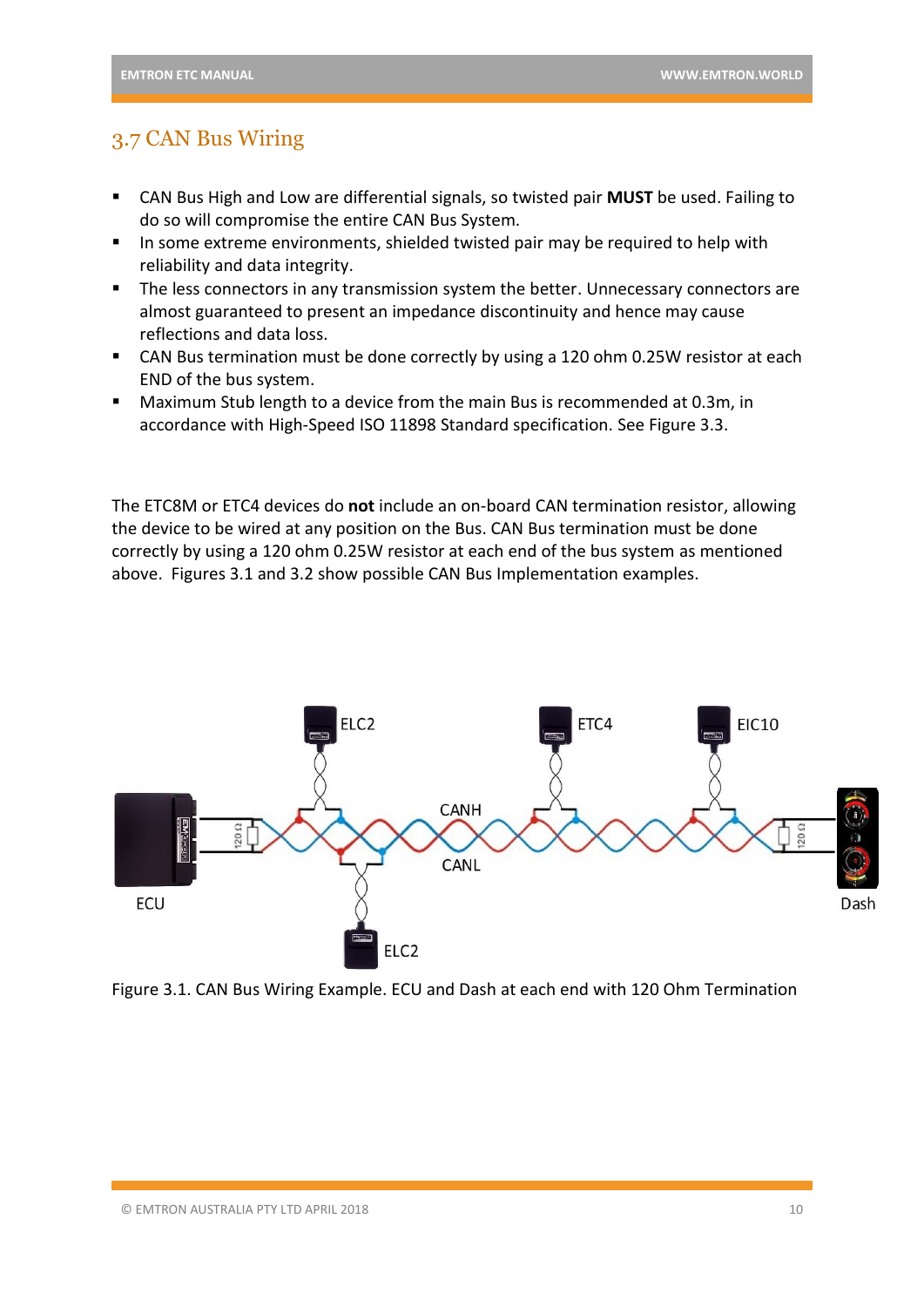

Figure 3.2. CAN Bus Wiring Example. ECU and ETC4 at each end with 120 Ohm Termination



Figure 3.3. CAN Bus Wiring Example. Stub Length less than 0.3m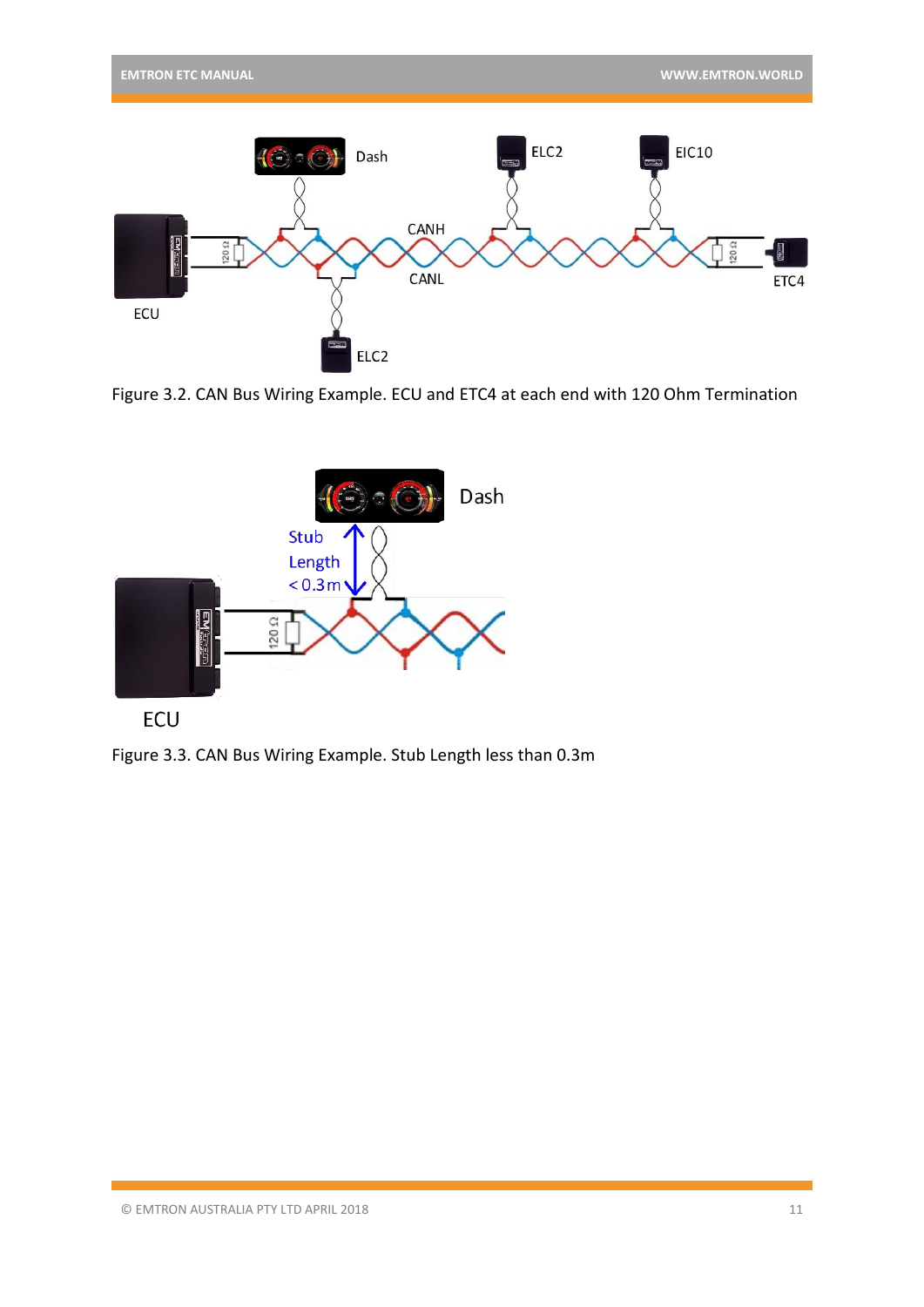# <span id="page-12-0"></span>**4.0 ETC Device Configuration**

Once the ETC4 or ETC8M is powered and connected to the ECU's CAN bus, the following steps should be taken to complete the setup. All setup and device monitoring is done using Emtune so this software needs to be installed and connected to the ECU.

**NOTE:** When a Thermocouple Input has been detected as Open Circuit, the Fault Value of -50.0 DegC will be transmitted over the CAN Bus.

### <span id="page-12-1"></span>4.1 ETC Single Device Setup

This section outlines the setup procedure for a single device and involves 3 steps:

- 1. Device Detection by the ECU
- 2. ECU CAN Bus configuration
- 3. ETC Live Data Monitoring

### <span id="page-12-2"></span>4.11 ETC Device Detection

To confirm the ETC device has been detected, connect to the ECU using Emtune. Open the ECU Runtime menu (F3) and select the Communications Tab. Within this tab there will be a list of Emtron CAN devices that the ECU has detected. It will list:

- 1. CAN Device Model
- 2. Device Serial Number
- 3. Device Firmware Version
- 4. Device Hardware Version
- 5. CAN Base Address ID

With a single ETC4 device connected, the data should look as shown in Figure 4.0. With a single ETC8M device connected, the data should look as shown in Figure 4.1.

### **Important**:

- At this stage the ECU has only detected the device. It has not been configured to an ECU CAN Channel so the ETC data is not yet available.
- Note the CAN Base Address ID. This is required in the ECU CAN setup. The factory setting is ID 691 for the ETC4, and ID 700 for the ETC8M.

| Device HW Ver<br><b>CAN Device List</b><br>Device FW Ver<br><b>Device SN</b>              | <b>CAN Base Addr</b> |
|-------------------------------------------------------------------------------------------|----------------------|
| SN:<br><b>CAN Slot 1:</b><br>Ver:<br>Ver:<br>722<br>ETC4<br>24<br>16                      | <b>CAN ID: 691</b>   |
| SN:<br>Ver:<br>Ver:<br><b>CAN Slot 2:</b><br>Offline<br>$\mathbf{o}$<br>$\mathbf{0}$<br>0 | <b>CAN ID:</b>       |
| SN:<br><b>CAN Slot 3:</b><br>Ver:<br>Ver:<br>Offline<br>$\mathbf{o}$<br>$\bullet$<br>0    | <b>CAN ID:</b>       |
| SN:<br>Ver:<br><b>CAN Slot 4:</b><br>Ver:<br>Offline<br>0<br>0<br>0                       | <b>CAN ID:</b>       |
| SN:<br><b>CAN Slot 5:</b><br>Ver:<br>Ver:<br>Offline<br>0<br>0<br>0                       | <b>CAN ID:</b>       |
| SN:<br><b>CAN Slot 6:</b><br>Ver:<br>Ver:<br><b>Offline</b><br>0<br>0<br>О                | <b>CAN ID:</b>       |

Figure 4.0. ETC4 connected to the CAN Bus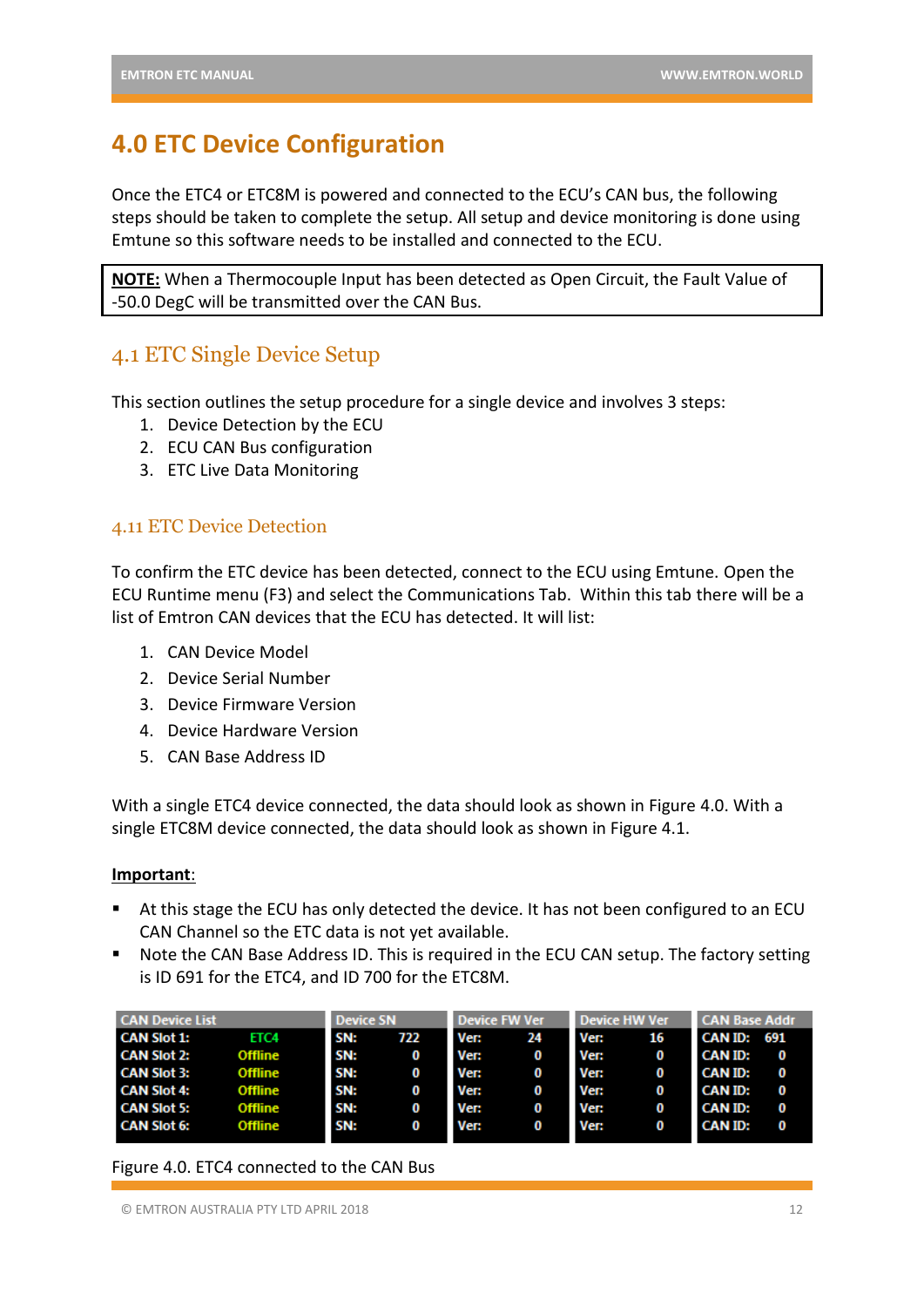| <b>CAN Device List</b> |                | <b>Device SN</b> |      | Device FW Ver |         | Device HW Ver |          | <b>CAN Base Addr</b> |   |
|------------------------|----------------|------------------|------|---------------|---------|---------------|----------|----------------------|---|
| <b>CAN Slot 1:</b>     | <b>ETC8M</b>   | SN:              | 1210 | Ver:          | 24      | Ver:          | 16       | <b>CAN ID: 700</b>   |   |
| <b>CAN Slot 2:</b>     | <b>Offline</b> | SN:              | 0    | Ver:          | 0       | Ver:          | $\bf{0}$ | <b>CAN ID:</b>       | 0 |
| <b>CAN Slot 3:</b>     | <b>Offline</b> | SN:              | 0    | Ver:          | 0       | Ver:          | $\bf{0}$ | <b>CAN ID:</b>       | 0 |
| <b>CAN Slot 4:</b>     | Offline        | SN:              | 0    | Ver:          | 0       | Ver:          | $\bf{0}$ | <b>CAN ID:</b>       | 0 |
| <b>CAN Slot 5:</b>     | Offline        | SN:              | 0    | Ver:          | $\bf o$ | Ver:          | $\bf{0}$ | <b>CAN ID:</b>       | 0 |
| <b>CAN Slot 6:</b>     | Offline        | SN:              | 0    | Ver:          | 0       | Ver:          | 0        | <b>CAN ID:</b>       | 0 |

Figure 4.1. ETC8M connected to the CAN Bus

### <span id="page-13-0"></span>4.12 ECU CAN Configuration for Single Device

Next step is to configure an ECU CAN channel allowing the ECU to decode the ETC CAN packets.

For this example, CAN 1- Channel 3 has been selected.

- 1. Set "Enable" to 1(ON)"
- 2. Set "CAN Base Address" to the Base Address shown in Figure 4.0 / 4.1. In this example select 691 for ETC4 or 700 for ETC8M.
- 3. **ETC4**. Set "DATA Set" to 60 (ETC4 1x Device). See Figure 4.2 **ETC8M**. Set "DATA Set" to 65 (ETC8M 1x Device). See Figure 4.3

| CAN 1 - Channel 3       |                                     |
|-------------------------|-------------------------------------|
| <b>Enable</b>           | <b>ON</b>                           |
| <b>CAN Base Address</b> | 691                                 |
| DATA Set                | Emtron ETC4 1x Device (CAN PID 691) |
| <b>Addressing</b>       | Sequential (11-BIT)                 |
| <b>Direction</b>        | <b>Transmitt</b>                    |
| <b>Transmitt Rate</b>   | 100 Hz                              |



| CAN 1 - Channel 3       |                                      |
|-------------------------|--------------------------------------|
| <b>Fnable</b>           | OΝ                                   |
| <b>CAN Base Address</b> | 700                                  |
| ATA Set.                | Emtron ETC8M 1x Device (CAN PID 700- |
| Idressing               | Single (11-BIT)                      |
| <i>rection</i>          | <b>Transmitt</b>                     |
| <b>Transmitt Rate</b>   | 100 H <sub>z</sub>                   |

Figure 4.3. ETC8M CAN Configuration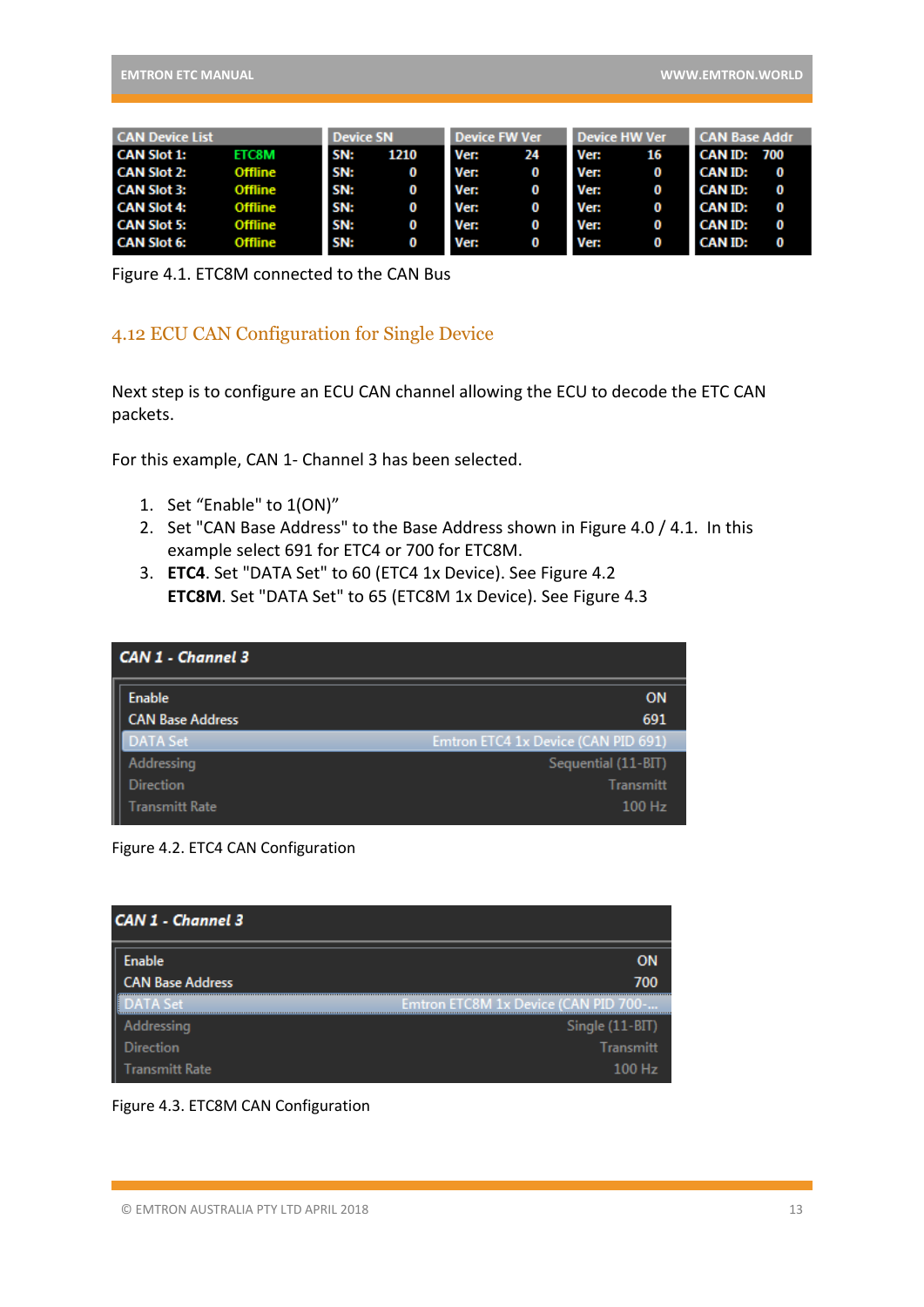### <span id="page-14-0"></span>4.13 ETC Data Monitoring for Single Device

To confirm the ETC data is being decoded by the ECU, open the runtime menu (F3) -> Emtron CAN Device Tab. The ETC4/ETC8M EGT and Cold Junction Temperatures live data can be viewed. See Figure 4.4 and 4.5.

| <b>ETC4 Device 1/2/3 (CAN)</b> |            |
|--------------------------------|------------|
| ETC4 (#1) - EGT Ch 1           | 182.0 $°C$ |
| ETC4 (#1) - EGT Ch 2           | 182.0 °C   |
| ETC4 (#1) - EGT Ch 3           | 182.0 °C   |
| ETC4 (#1) - EGT Ch 4           | 182.0 $°C$ |
| ETC4 (#1) - Junc Temp          | 22.0 °C    |

Figure 4.4. ETC4 Live Data – x1 Device

| <b>ETC8M Device 1(CAN)</b>   |                   |
|------------------------------|-------------------|
| <b>ETC8M (#1) - EGT Ch 1</b> | 16.0 $^{\circ}$ C |
| <b>ETC8M (#1) - EGT Ch 2</b> | 16.0 $^{\circ}$ C |
| <b>ETC8M (#1) - EGT Ch 3</b> | 16.0 $^{\circ}$ C |
| ETC8M (#1) - EGT Ch 4        | 16.0 °C           |
| <b>ETC8M (#1) - EGT Ch 5</b> | 16.0 °C           |
| <b>ETC8M (#1) - EGT Ch 6</b> | 16.0 °C           |
| <b>ETC8M (#1) - EGT Ch 7</b> | 16.0 °C           |
| <b>ETC8M (#1) - EGT Ch 8</b> | 16.0 $^{\circ}$ C |
| ETC8M (#1) - Junc Temp       | 16.0 $^{\circ}$ C |
|                              |                   |

Figure 4.5. ETC8M Lice Data – 1x Device

### <span id="page-14-1"></span>4.2 ETC Multiple Device Setup

As mentioned in section 3.4, the Base CAN Address ID used to transmit Data over the Bus by default is the same for each device type. The ETC4 has a factory CAN Base Address of 691 and ETC8M has a CAN Base Address of 700. When multiple ETC4/ETC8M devices are installed on the same CAN Bus, each device **MUST** have a unique CAN Base Address to avoid Bus conflicts. This means the CAN Base Address ID will need to be reprogrammed which is a simple task using the ID Reprogramming Tool as outlined in section 4.22.

**REMEMBER:** For this process to function effectively, when multiple **new** devices are introduced to the CAN bus, they should be initially connected **one at a time.** This allows each device to sync up to the CAN Bus baud rate and store that setting. This usually takes 3- 5 seconds.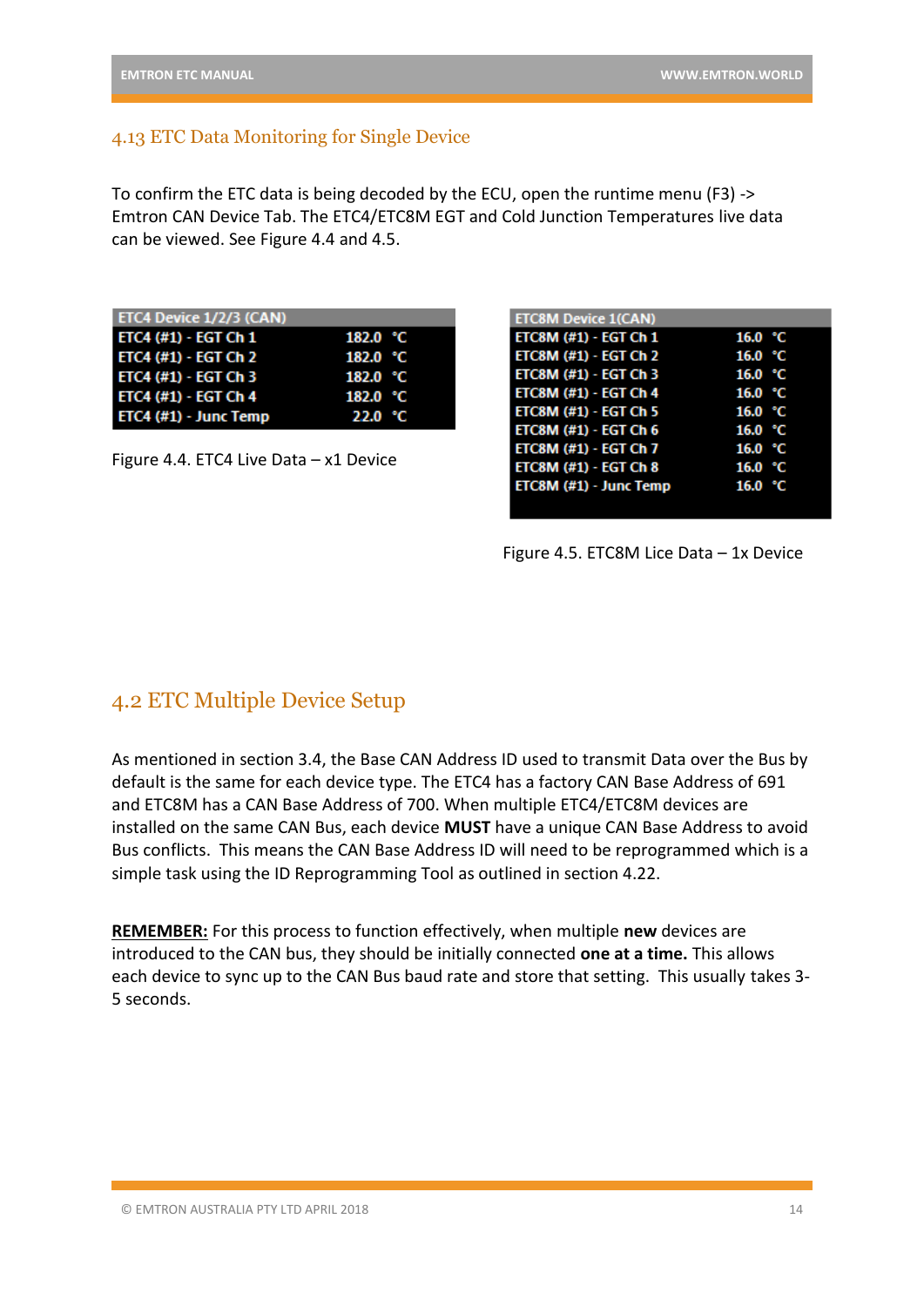### <span id="page-15-0"></span>4.21 ETC Multiple Device Detection

The following example uses the ETC4, but the outlined setup procedure still applies to the ETC8M. Connect to the ECU using Emtune. Open the ECU Runtime menu (F3) and select the Communications Tab. Within this tab will be a list of Emtron CAN devices that the ECU has detected. It will list:

- 1. CAN Device Model
- 2. Device Serial Number
- 3. Device Firmware Version
- 4. Device Hardware Version
- 5. CAN Base Address

With 3x ETC4 devices connected to the CAN bus, the CAN Summary List should look similar to that shown in Figure 4.6. In this example the following devices have been detected:

- Device 1 SN 1226
- Device 2 SN 1222
- Device 3 SN 1229.

| <b>CAN Device List</b> |                | <b>Device SN</b> |      | Device FW Ver |    | Device HW Ver |    | <b>CAN Base Addr</b> |   |
|------------------------|----------------|------------------|------|---------------|----|---------------|----|----------------------|---|
| <b>CAN Slot 1:</b>     | ETC4           | SN:              | 1226 | Ver:          | 24 | Ver:          | 16 | <b>CAN ID: 691</b>   |   |
| <b>CAN Slot 2:</b>     | ETC4           | SN:              | 1222 | Ver:          | 24 | Ver:          | 16 | <b>CAN ID: 691</b>   |   |
| <b>CAN Slot 3:</b>     | ETC4           | SN:              | 1229 | Ver:          | 24 | Ver:          | 16 | <b>CAN ID: 691</b>   |   |
| <b>CAN Slot 4:</b>     | <b>Offline</b> | SN:              | 0    | Ver:          | 0  | Ver:          | 0  | <b>CAN ID:</b>       | 0 |
| <b>CAN Slot 5:</b>     | <b>Offline</b> | SN:              | 0    | Ver:          | 0  | Ver:          | 0  | <b>CAN ID:</b>       | 0 |
| <b>CAN Slot 6:</b>     | <b>Offline</b> | SN:              | 0    | Ver:          | 0  | Ver:          | 0  | <b>CAN ID:</b>       |   |

Figure 4.6 Example showing three ETC4 devices detected by the ECU

**Note:** ALL devices have the same Base Address of ID 691, which is the factory setting for a single device. To avoid Bus conflicts, the factory base address needs to be changed when multiple devices are used, to ensure each device has its own unique ID. When reprogramming the Base Address for each device the IDs MUST be:

- 1) Sequential in order.
- 2) Have a gap of 1 number between each ETC4 device.
- 3) Have a gap of 2 numbers between each ECT8M device.

The Base Address ID can be any number but Emtron recommends the following:

- ETC4 Device 1: ID Base Address 691 (CAN ID Range = 691)
- ETC4 Device 2: ID Base Address 692 (CAN ID Range = 692)
- ETC4 Device 3: ID Base Address 693 (CAN ID Range = 693)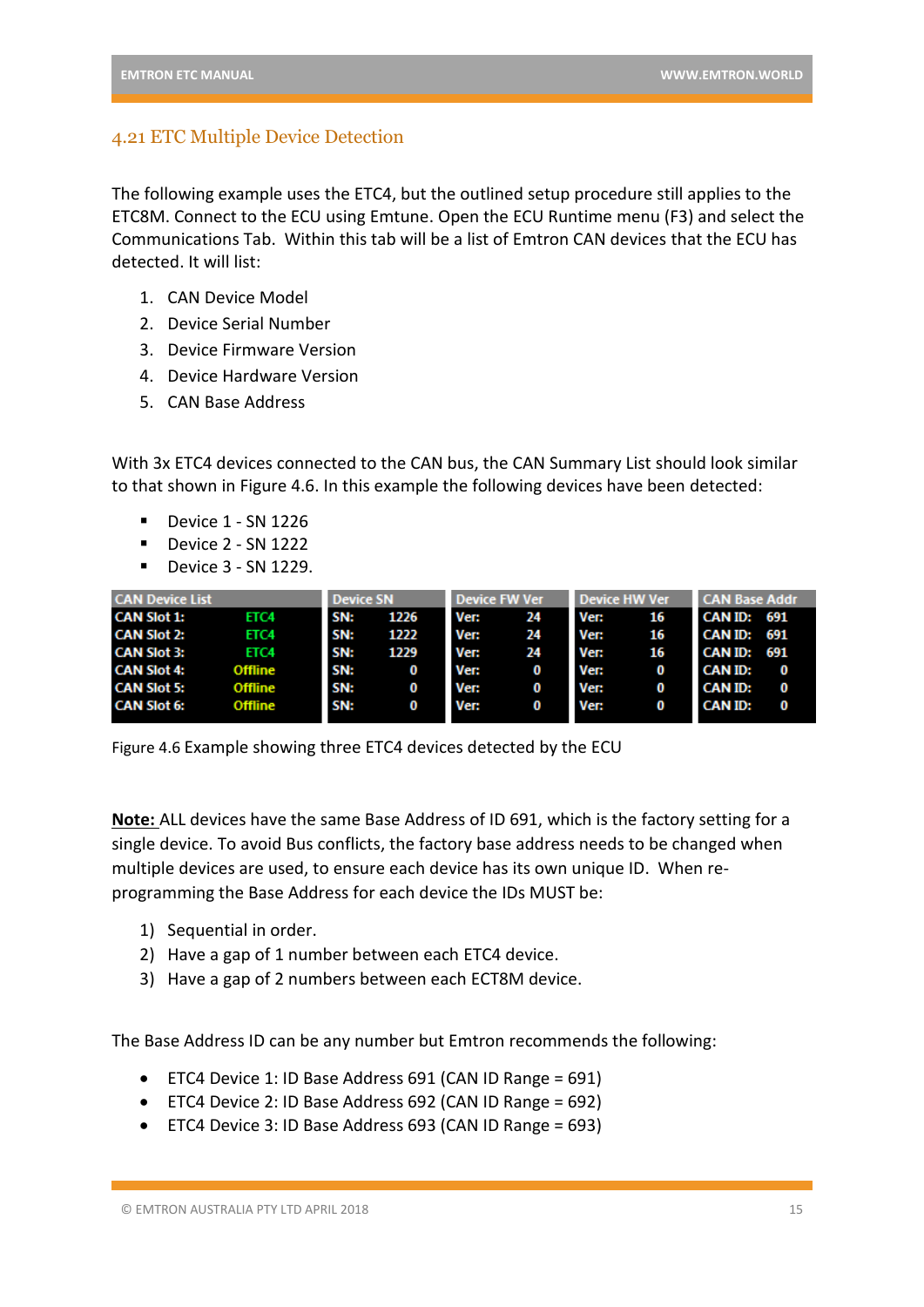The following addresses are recommended for the ETC8M devices:

- ETC8M Device 1: ID Base Address 700 (CAN ID Range = 700 -701)
- ETC8M Device 2: ID Base Address 702 (CAN ID Range = 702 -703)

### <span id="page-16-0"></span>4.22 ETC CAN Base Address ID Reprogramming

To ensure each ETC device has a unique ID from the example in Figure 4.6, ETC4 Device 2 needs a new Base Address of 692 and ETC4 Device 3 needs a new Base Address of 693.

This is easily done using Emtune from the Config view -> Communications Menu -> Emtron CAN Devices -> Emtron CAN Device Programming menu.

Device 2 ID Reprogramming Enter in Serial Number = 1222 Enter in Custom Address = 692

Make sure the "Program Address" checkbox is ticked.

| CAN Device Programming |                                |
|------------------------|--------------------------------|
| Device                 |                                |
| <b>Serial Number:</b>  | 1222                           |
| <b>Custom Address:</b> | 692<br><b>√</b> Program Addres |
| <b>Custom Label:</b>   | <b>V</b> Program Label         |
| <b>Help</b>            | Exit<br>Program                |

Select the "Program" button and the new Custom Address ID will be programmed into the device.

#### Device 3 ID Reprogramming

Repeat the process for ETC4 SN 1229 and program with Custom Address 693.

To check the device(s) have been programmed correctly with the new Base Address IDs, open the F3 menu -> Communications Tab. Each device now has a unique Base Address ID. See Figure 4.8.

| <b>CAN Device List</b> |                | <b>Device SN</b> |      | Device FW Ver |    | Device HW Ver |    | <b>CAN Base Addr</b> |     |
|------------------------|----------------|------------------|------|---------------|----|---------------|----|----------------------|-----|
| <b>CAN Slot 1:</b>     | ETC4           | SN:              | 1226 | Ver:          | 24 | Ver:          | 16 | <b>CAN ID: 691</b>   |     |
| <b>CAN Slot 2:</b>     | ETC4           | SN:              | 1222 | Ver:          | 24 | Ver:          | 16 | <b>CAN ID: 692</b>   |     |
| <b>CAN Slot 3:</b>     | ETC4           | SN:              | 1229 | Ver:          | 24 | Ver:          | 16 | <b>CAN ID:</b>       | 693 |
| <b>CAN Slot 4:</b>     | Offline        | SN:              | 0    | Ver:          | 0  | Ver:          | 0  | <b>CAN ID:</b>       | 0   |
| <b>CAN Slot 5:</b>     | <b>Offline</b> | SN:              | 0    | Ver:          | 0  | Ver:          | 0  | <b>CAN ID:</b>       | o   |
| <b>CAN Slot 6:</b>     | <b>Offline</b> | SN:              | 0    | Ver:          | 0  | Ver:          | 0  | <b>CAN ID:</b>       | 0   |

Figure 4.8. 3x ETC4 Devices detected by the ECU with reprogrammed IDs

Each device now as a unique CAN Base Address ID and will be transmitting valid data on the Bus.

<sup>©</sup> EMTRON AUSTRALIA PTY LTD APRIL 2018 16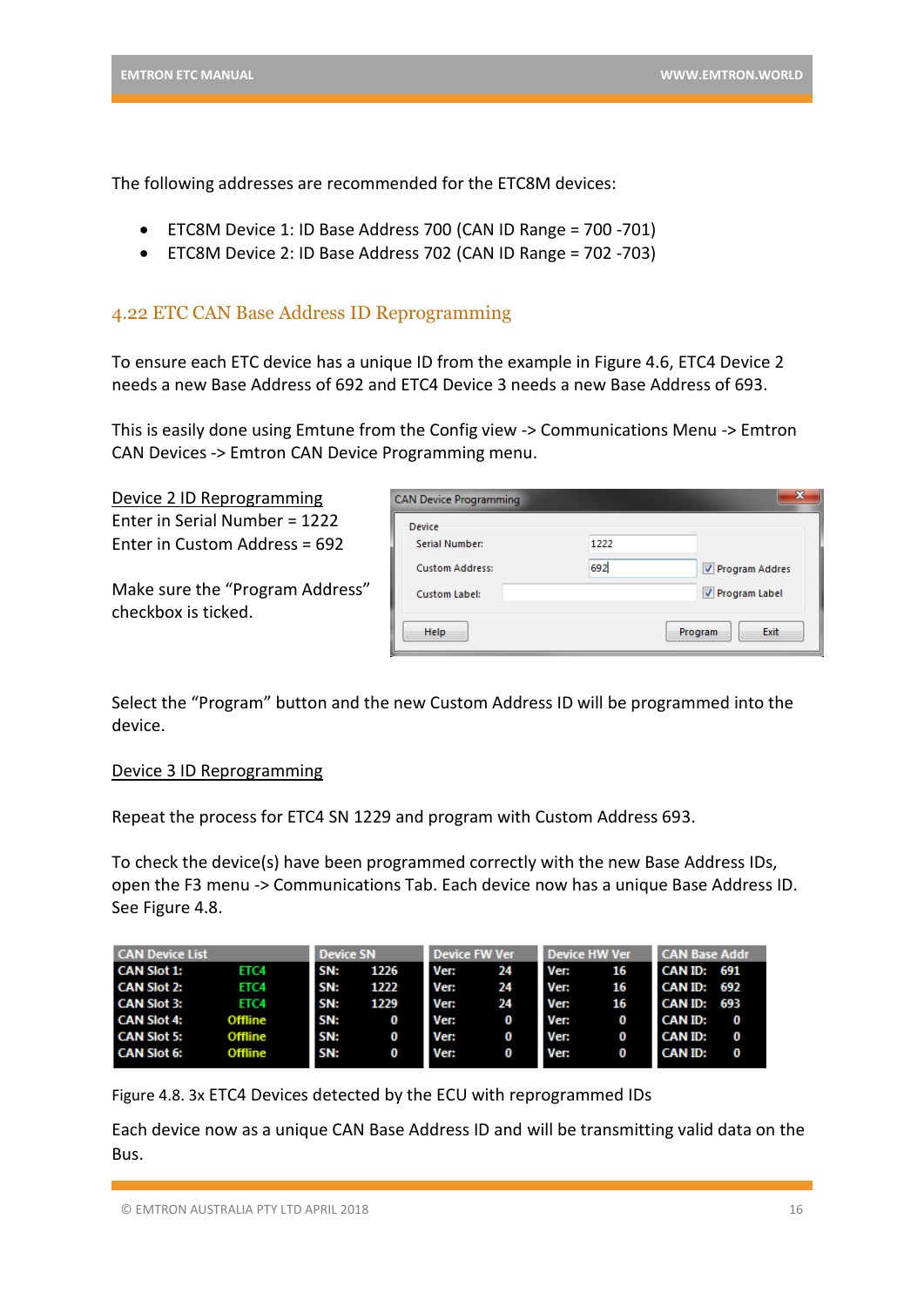### <span id="page-17-0"></span>4.23 ECU CAN Configuration for Multiple Devices

Next step is to configure an ECU CAN channel, allowing the ECU to decode the ECT4 CAN packets.

Only 1 CAN Channel is required for multiple devices. CAN 1 - Channel 3 has been selected. Config as follows:

- 1. Set "Enable" to 1(ON)"
- 2. Set "CAN Base Address" to the **Lowest** Base Address ID shown in Figure 4.8. In this example its 691
- 3. Set "DATA Set" to 62 Emtron ETC4 3x Devices (CAN PID 691/692/693).

(Select Option 61 for 2x ETC4 devices)

CAN 1 - Channel 3 Enable **CAN Base Address** 691 **DATA Set** Emtron ETC4 3x Devices (CAN PID 691/6... Addressing Sequential (11-BIT) Direction Transmitt **Transmitt Rate** 100 Hz

The ECU is now configured and will receive data from all 3 devices on IDs 691, 692, 693. **NOTE**. You only need to program in the lowest Base Address. The ECU automatically configures the remaining IDs based on the assumption the IDs are sequential in order.

#### <span id="page-17-1"></span>4.24 ETC Data Monitoring for Multiple Devices

To confirm the ETC data is being decoded by the ECU, open the runtime menu (F3) -> Emtron CAN Device Tab to view the live data. See Figure 4.10. ETC8M Live data is also available.

| ETC4 Device 1/2/3 (CAN) |          |    |
|-------------------------|----------|----|
| ETC4 (#1) - EGT Ch 1    | 456.0 °C |    |
| ETC4 (#1) - EGT Ch 2    | 450.0 °C |    |
| ETC4 (#1) - EGT Ch 3    | 461.0 °C |    |
| ETC4 (#1) - EGT Ch 4    | 466.0 °C |    |
| ETC4 (#1) - Junc Temp   | 26.0 °C  |    |
| ETC4 (#2) - EGT Ch 1    | 466.0 °C |    |
| ETC4 (#2) - EGT Ch 2    | 470.0 °C |    |
| ETC4 (#2) - EGT Ch 3    | 465.0 °C |    |
| ETC4 (#2) - EGT Ch 4    | 462.0 °C |    |
| $ETC4$ (#2) - Junc Temp | 27.0 °C  |    |
| ETC4 (#3) - EGT Ch 1    | 461.0 °C |    |
| ETC4 (#3) - EGT Ch 2    | 473.0 °C |    |
| ETC4 (#3) - EGT Ch 3    | 452.0 °C |    |
| ETC4 (#3) - EGT Ch 4    | 469.0 °C |    |
| ETC4 (#3) - Junc Temp   | 26.0     | ٠с |
|                         |          |    |

Figure 4.10. CAN Data from 3x ETC Devices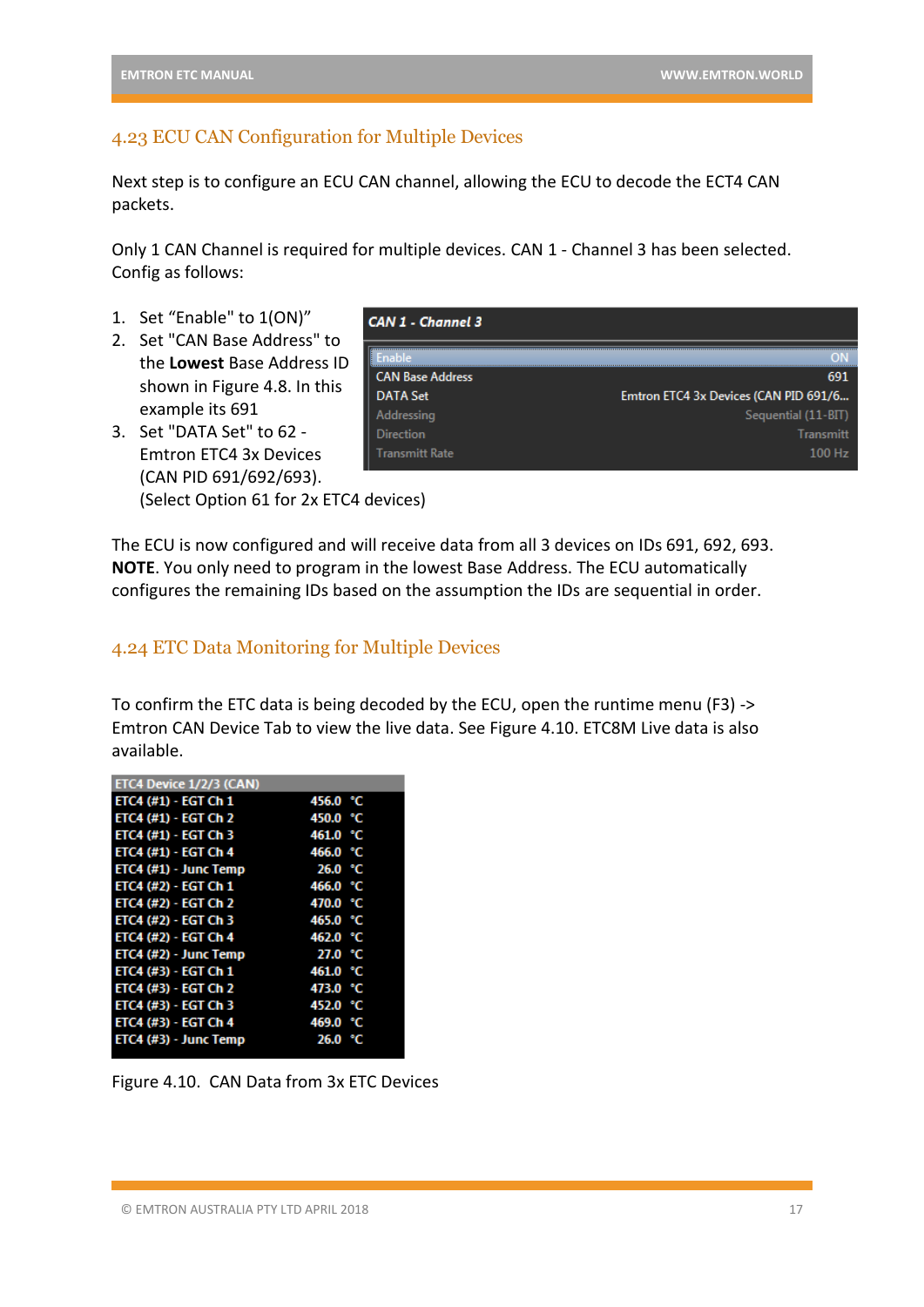# <span id="page-18-0"></span>**5.0 ECU Channel Configuration**

Once the ECU has been configured to receive the EIC4/ECIC16M data, the next step is assigning the data to an ECU channel(s).

The following example shows ECU Channels "Exhaust Gas Temp Cyl1 -4" being assigned to ETC4 Device 1, "Exhaust Gas Temp Cyl 5 -8" being assigned to ETC4 Device 2 and "Exhaust Gas Temp Cyl9 -12" being assigned to ETC4 Device 3.

Select Config View-> Channels -> Inputs Setup -> EGT Tab. Select "Exhaust Gas temp Cyl 1" and open the Input Setup menu as shown below in Figure 5.0.

- Set Input Source = CAN ETC4 #1 Ch-1
- $\bullet$  Filter = 0 (normally not required as filtering is done by the ETC4 device)
- Calibration Type = Predefined
- Predefined Calibration = CAN EGT 1:1 Scaling or ETC8M/ETC4 1:1 Scaling **NOTE**: the CAN values can be scaled using the 2D calibration if required by selecting the Calibration Type to "Custom"
- Repeat the process for the remaining 11 channels. The Inputs EGT Tab should look at shown in Figure 5.1.

| Analog Input Setup               |                   |             |                        |         |      |
|----------------------------------|-------------------|-------------|------------------------|---------|------|
| Channel<br>Name                  |                   |             | Exhaust Gas Temp Cyl 1 |         |      |
| CAN ETC4 #1 Ch-1<br>Input Source |                   |             |                        |         |      |
| Filter                           | o                 |             | Pull Up                |         |      |
|                                  |                   |             |                        |         |      |
|                                  |                   |             |                        |         |      |
| Calibration                      |                   |             |                        |         |      |
| <b>Calibration Type</b>          |                   | Predefined  |                        |         |      |
| <b>Units</b>                     |                   | degC        |                        |         |      |
| <b>Predefined Calibration</b>    |                   |             | ETC8M/ETC4 1:1 Scaling |         |      |
| Clamp Lo<br>F                    | $-50.0$           |             | degC   Clamp H         | $-50.0$ | degC |
| <b>Fault Settings</b>            |                   |             |                        |         |      |
| V Fault Lo                       | $-40.0$           | <b>DegC</b> | <b>V</b> Fault Hi      | 1250.0  | DegC |
| Detect Time Lo 0.0               |                   | sec         | Detect Time Hi 0.0     |         | sec  |
| <b>Fault Value</b>               | 0.0               | degC        |                        |         |      |
| <b>DTC Control</b>               | <b>Auto Clear</b> |             |                        |         |      |
| <b>DTC Engine Limit</b>          | OFF               |             |                        |         |      |
|                                  |                   |             |                        |         |      |

#### Figure 5.0.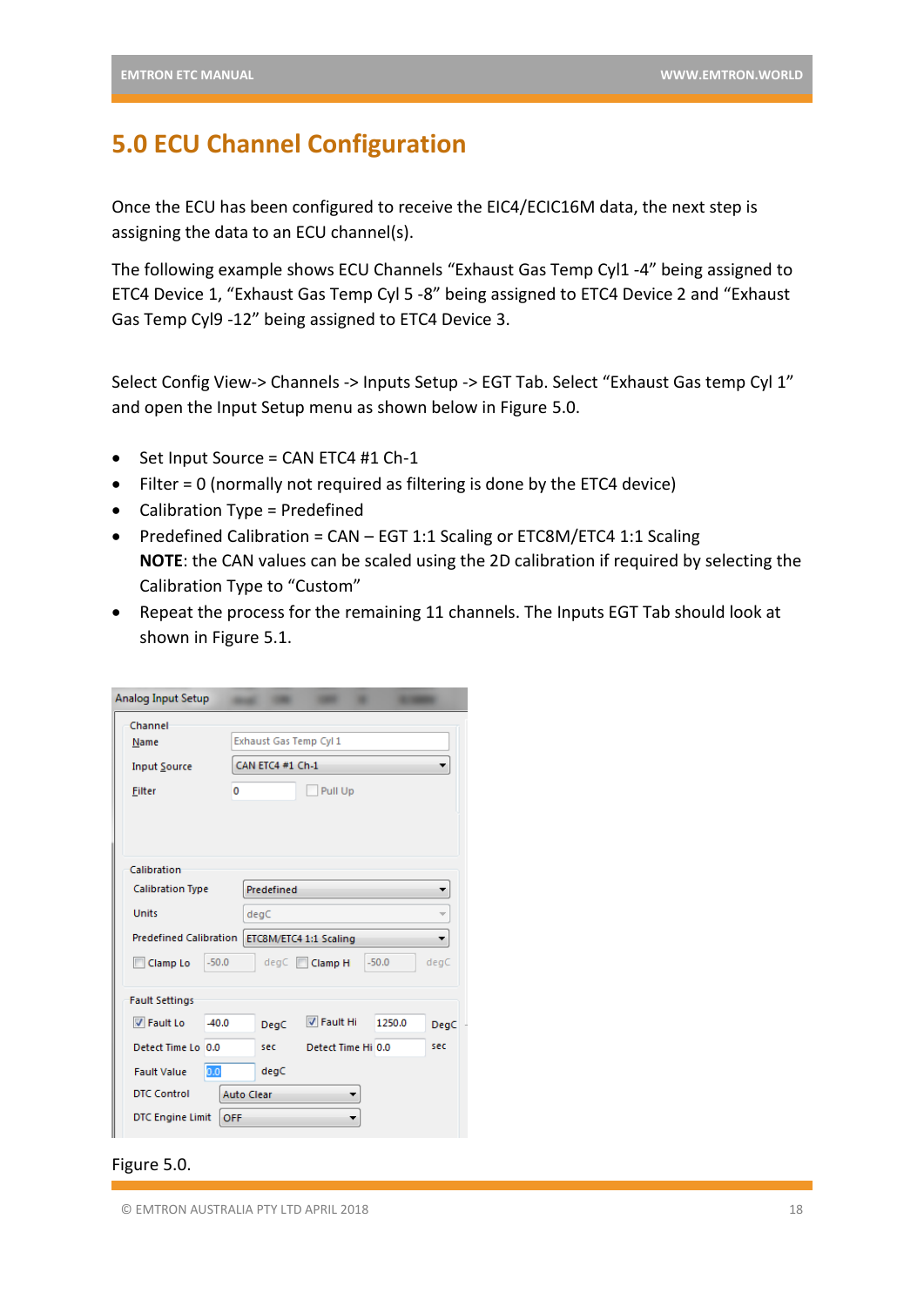| <b>EGT</b><br>DBW/Servo<br>Lambda Cyls<br>Vehicle<br><b>Switches</b><br><b>WT</b><br><b>User</b><br>Motorsport<br>Turbo<br>Speed<br>Engine<br>Calibration<br><b>Channel Name</b><br>Abry<br>Input<br>EGTCv1<br><b>Exhaust Gas Temp Cyl 1</b><br><b>CAN ETC4 #1 Ch-1</b><br>ETC8M/ETC4 1:1 Scaling<br><b>CAN ETC4 #1 Ch-2</b><br>EGTC <sub>v2</sub><br>ETC8M/ETC4 1:1 Scaling<br>Exhaust Gas Temp Cyl 2<br><b>CAN ETC4 #1 Ch-3</b><br>EGTC <sub>v</sub> 3<br>ETC8M/ETC4 1:1 Scaling<br>Exhaust Gas Temp Cyl 3<br><b>CAN ETC4 #1 Ch-4</b><br>EGTC <sub>v</sub> 4<br>ETC8M/ETC4 1:1 Scaling<br><b>Exhaust Gas Temp Cyl 4</b><br><b>CAN ETC4 #2 Ch-1</b><br>EGTC <sub>v</sub> 5<br>ETC8M/ETC4 1:1 Scaling<br><b>Exhaust Gas Temp Cyl 5</b><br>CAN ETC4 #2 Ch-2<br>EGTC <sub>v</sub> 6<br>ETC8M/ETC4 1:1 Scaling<br>Exhaust Gas Temp Cyl 6<br><b>CAN ETC4 #2 Ch-3</b><br>EGTCy7<br>ETC8M/ETC4 1:1 Scaling<br>Exhaust Gas Temp Cyl 7<br><b>CAN ETC4 #2 Ch-4</b><br>ETC8M/ETC4 1:1 Scaling<br>Exhaust Gas Temp Cyl 8<br>EGTC <sub>v</sub> 8<br><b>CAN ETC4 #3 Ch-1</b><br>ETC8M/ETC4 1:1 Scaling<br><b>Exhaust Gas Temp Cyl 9</b><br>EGTC <sub>v9</sub><br><b>CAN ETC4 #3 Ch-2</b><br>EGTC <sub>v</sub> 10<br>ETC8M/ETC4 1:1 Scaling<br><b>Exhaust Gas Temp Cyl 10</b><br><b>CAN ETC4 #3 Ch-3</b><br>EGTC <sub>v11</sub><br>ETC8M/ETC4 1:1 Scaling<br><b>Exhaust Gas Temp Cyl 11</b><br><b>CAN ETC4 #3 Ch-4</b><br>EGTC <sub>v</sub> 12<br>ETC8M/ETC4 1:1 Scaling<br><b>Exhaust Gas Temp Cyl 12</b><br>EGT1<br>OFF<br>Exhaust Gas Temp 1<br>OFF<br>EGT2<br>Exhaust Gas Temp 2 | <b>Inputs Setup</b> |  |  |  |  |  |  |  |  |
|------------------------------------------------------------------------------------------------------------------------------------------------------------------------------------------------------------------------------------------------------------------------------------------------------------------------------------------------------------------------------------------------------------------------------------------------------------------------------------------------------------------------------------------------------------------------------------------------------------------------------------------------------------------------------------------------------------------------------------------------------------------------------------------------------------------------------------------------------------------------------------------------------------------------------------------------------------------------------------------------------------------------------------------------------------------------------------------------------------------------------------------------------------------------------------------------------------------------------------------------------------------------------------------------------------------------------------------------------------------------------------------------------------------------------------------------------------------------------------------------------------------------------------------------------------------------|---------------------|--|--|--|--|--|--|--|--|
|                                                                                                                                                                                                                                                                                                                                                                                                                                                                                                                                                                                                                                                                                                                                                                                                                                                                                                                                                                                                                                                                                                                                                                                                                                                                                                                                                                                                                                                                                                                                                                        |                     |  |  |  |  |  |  |  |  |
|                                                                                                                                                                                                                                                                                                                                                                                                                                                                                                                                                                                                                                                                                                                                                                                                                                                                                                                                                                                                                                                                                                                                                                                                                                                                                                                                                                                                                                                                                                                                                                        |                     |  |  |  |  |  |  |  |  |
|                                                                                                                                                                                                                                                                                                                                                                                                                                                                                                                                                                                                                                                                                                                                                                                                                                                                                                                                                                                                                                                                                                                                                                                                                                                                                                                                                                                                                                                                                                                                                                        |                     |  |  |  |  |  |  |  |  |
|                                                                                                                                                                                                                                                                                                                                                                                                                                                                                                                                                                                                                                                                                                                                                                                                                                                                                                                                                                                                                                                                                                                                                                                                                                                                                                                                                                                                                                                                                                                                                                        |                     |  |  |  |  |  |  |  |  |
|                                                                                                                                                                                                                                                                                                                                                                                                                                                                                                                                                                                                                                                                                                                                                                                                                                                                                                                                                                                                                                                                                                                                                                                                                                                                                                                                                                                                                                                                                                                                                                        |                     |  |  |  |  |  |  |  |  |
|                                                                                                                                                                                                                                                                                                                                                                                                                                                                                                                                                                                                                                                                                                                                                                                                                                                                                                                                                                                                                                                                                                                                                                                                                                                                                                                                                                                                                                                                                                                                                                        |                     |  |  |  |  |  |  |  |  |
|                                                                                                                                                                                                                                                                                                                                                                                                                                                                                                                                                                                                                                                                                                                                                                                                                                                                                                                                                                                                                                                                                                                                                                                                                                                                                                                                                                                                                                                                                                                                                                        |                     |  |  |  |  |  |  |  |  |
|                                                                                                                                                                                                                                                                                                                                                                                                                                                                                                                                                                                                                                                                                                                                                                                                                                                                                                                                                                                                                                                                                                                                                                                                                                                                                                                                                                                                                                                                                                                                                                        |                     |  |  |  |  |  |  |  |  |
|                                                                                                                                                                                                                                                                                                                                                                                                                                                                                                                                                                                                                                                                                                                                                                                                                                                                                                                                                                                                                                                                                                                                                                                                                                                                                                                                                                                                                                                                                                                                                                        |                     |  |  |  |  |  |  |  |  |
|                                                                                                                                                                                                                                                                                                                                                                                                                                                                                                                                                                                                                                                                                                                                                                                                                                                                                                                                                                                                                                                                                                                                                                                                                                                                                                                                                                                                                                                                                                                                                                        |                     |  |  |  |  |  |  |  |  |
|                                                                                                                                                                                                                                                                                                                                                                                                                                                                                                                                                                                                                                                                                                                                                                                                                                                                                                                                                                                                                                                                                                                                                                                                                                                                                                                                                                                                                                                                                                                                                                        |                     |  |  |  |  |  |  |  |  |
|                                                                                                                                                                                                                                                                                                                                                                                                                                                                                                                                                                                                                                                                                                                                                                                                                                                                                                                                                                                                                                                                                                                                                                                                                                                                                                                                                                                                                                                                                                                                                                        |                     |  |  |  |  |  |  |  |  |
|                                                                                                                                                                                                                                                                                                                                                                                                                                                                                                                                                                                                                                                                                                                                                                                                                                                                                                                                                                                                                                                                                                                                                                                                                                                                                                                                                                                                                                                                                                                                                                        |                     |  |  |  |  |  |  |  |  |
|                                                                                                                                                                                                                                                                                                                                                                                                                                                                                                                                                                                                                                                                                                                                                                                                                                                                                                                                                                                                                                                                                                                                                                                                                                                                                                                                                                                                                                                                                                                                                                        |                     |  |  |  |  |  |  |  |  |
|                                                                                                                                                                                                                                                                                                                                                                                                                                                                                                                                                                                                                                                                                                                                                                                                                                                                                                                                                                                                                                                                                                                                                                                                                                                                                                                                                                                                                                                                                                                                                                        |                     |  |  |  |  |  |  |  |  |
|                                                                                                                                                                                                                                                                                                                                                                                                                                                                                                                                                                                                                                                                                                                                                                                                                                                                                                                                                                                                                                                                                                                                                                                                                                                                                                                                                                                                                                                                                                                                                                        |                     |  |  |  |  |  |  |  |  |

|  |  | Figure 5.1. ECU EGT Input channels assigned to ETC4 CAN data |  |
|--|--|--------------------------------------------------------------|--|
|--|--|--------------------------------------------------------------|--|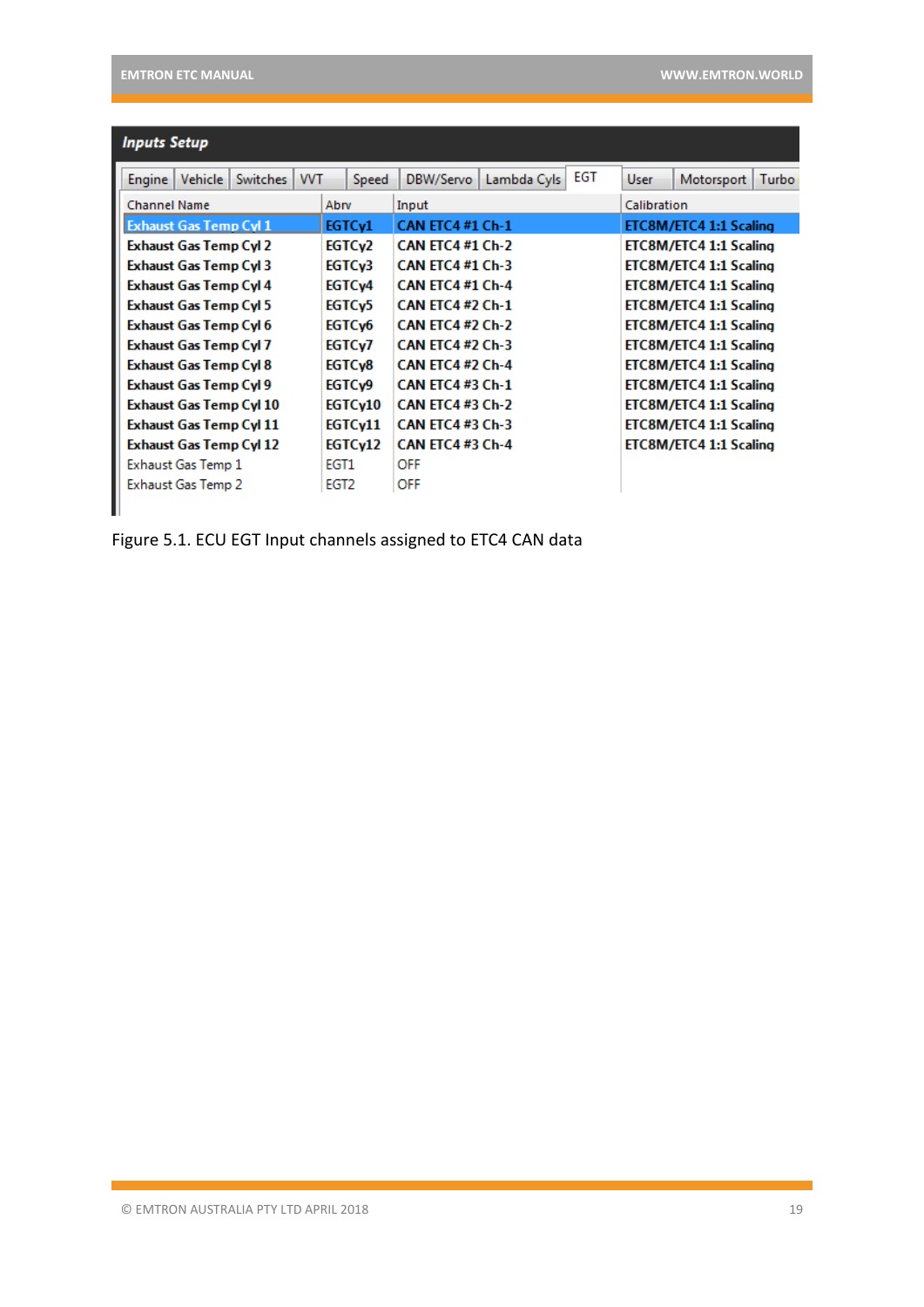# <span id="page-20-0"></span>**6.0 ETC Custom Device Setting**

The EGT data Transmit rate is adjustable on the ECT4 and ETC8M, with the following options:

- 200Hz (Default)
- 50Hz
- 100Hz
- 500Hz

This setting can be configured using Emtune from the Config View -> Communications Tab - > CAN Device ->Emtron Thermocouple to CAN Setup menu. The Default value is 200Hz. It can be adjusted to suit the application and available CAN Bandwidth. See Figure 6.0/6.1

| <b>Emtron ETC4 Setup</b> |                                                              |
|--------------------------|--------------------------------------------------------------|
| . .                      | 0: 200 Hz (default)<br>$1:50$ Hz<br>$2:100$ Hz<br>$3:500$ Hz |

#### Figure 6.0. ETC4 Transmit Rate setup

| <b>Emtron ETC8M Setup</b> |                                                              |
|---------------------------|--------------------------------------------------------------|
|                           | 0: 200 Hz (default)<br>$1:50$ Hz<br>$2:100$ Hz<br>$3:500$ Hz |

Figure 6.1. ETC8M Transmit Rate setup

**NOTE:** Once changed, the setting is automatically stored by the ETC device and therefore used on the next power cycle.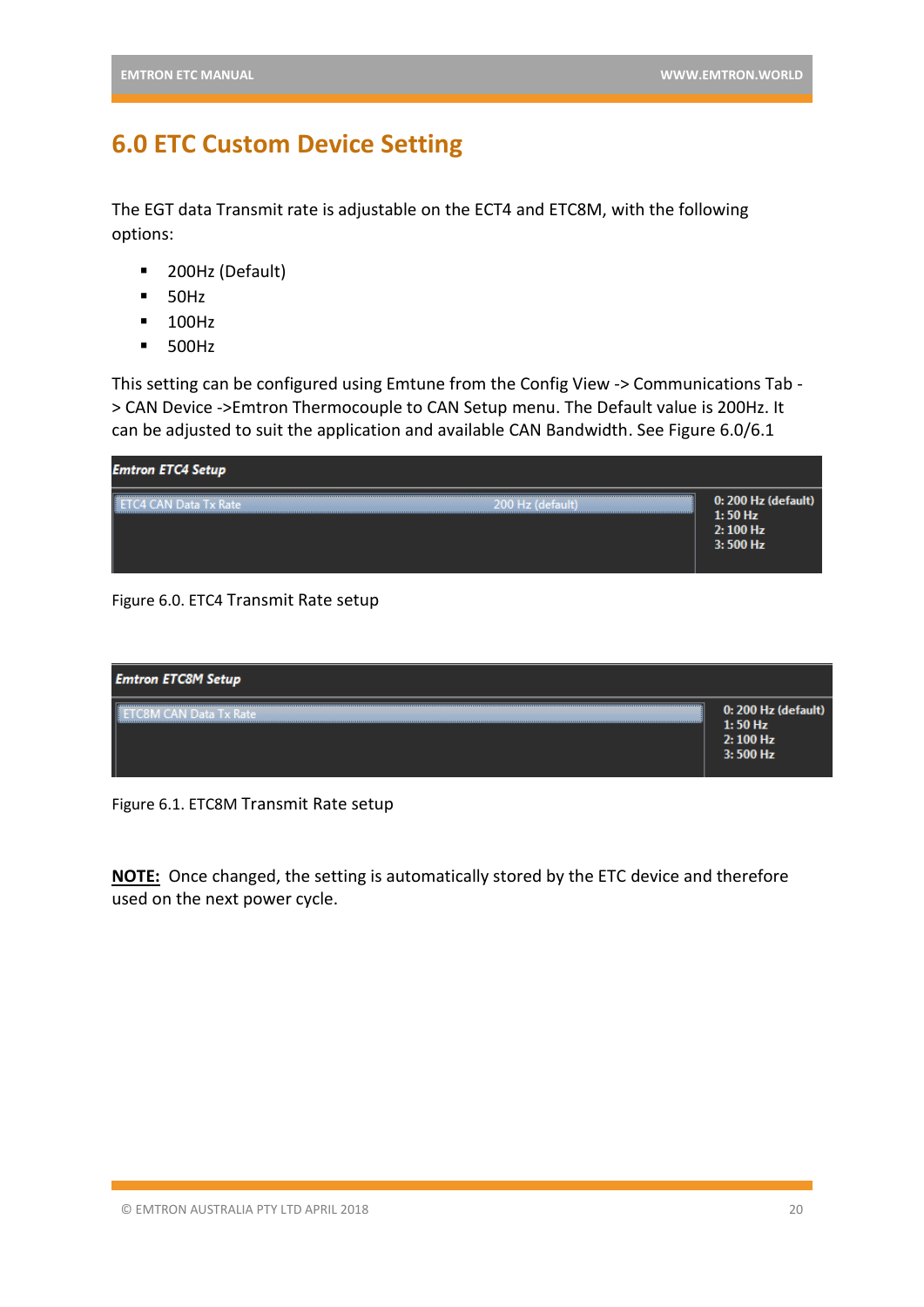# <span id="page-21-0"></span>**7.0 Ordering Information**

| Product      | Part Number |
|--------------|-------------|
| Emtron ETC4  | 5203-4      |
| Emtron ETC8M | l 5203-813  |
|              |             |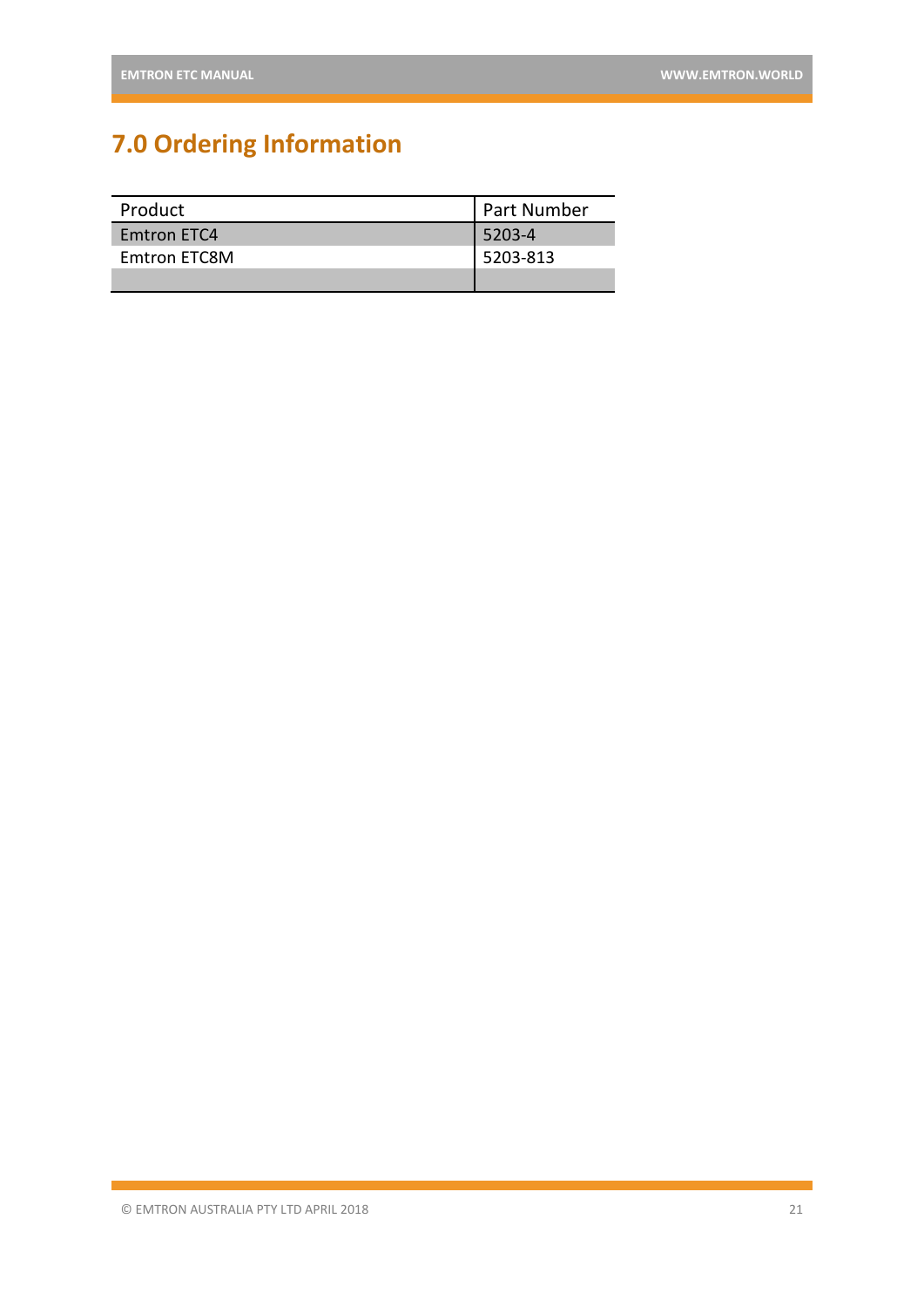# <span id="page-22-0"></span>**Appendices**

# <span id="page-22-1"></span>Appendix 1. CAN Bus Data Packaging

This section outlines the CAN Protocol used to communicate with the EIC device(s). If the device is connected to an Emtron ECU, the CAN Bus packet is automatically decoded when correct CAN Dataset is selected and no additional setup is required. For more information refer to Section 4.0.

This section provides more detailed information on the CAN ID data structure and requires an understanding of both CAN protocols and data packaging.

### Baud Rate

The ETC will Auto-scan the CAN bus until a successful baud rate has been detected. Once detected this rate will be stored by the device and used at the next power up.

The device will scan 3 different Baud rates at 500ms intervals moving from 1Mbaud -> 500kBaud -> 250k Baud -> 1Mbaud and so on.

### ETC4 CAN Data Format

| ID             | 691 /0x2B3 (Default)           |
|----------------|--------------------------------|
| Data           | Temperature                    |
| <b>ID Type</b> | Standard 11-bit identifier     |
| Direction      | <b>Transmit from Device</b>    |
| Length         | 7 bytes                        |
| Tx Rate        | Adjustable (50/100/200/500 Hz) |

|               | <b>Name</b>          | Start bit | Length | <b>Byte Order</b> | Data Type |
|---------------|----------------------|-----------|--------|-------------------|-----------|
| <b>CAN ID</b> |                      |           | (bits) |                   |           |
| 691/0x2BC     | <b>EGT Channel 1</b> | 0         | 12     | Little Endian     | Unsigned  |
|               | <b>EGT Channel 2</b> | 12        | 12     | Little Endian     | Unsigned  |
|               | <b>EGT Channel 3</b> | 24        | 12     | Little Endian     | Unsigned  |
|               | <b>EGT Channel 4</b> | 36        | 12     | Little Endian     | Unsigned  |
|               | Cold Junc. Temp      | 48        | 8      | Little Endian     | Unsigned  |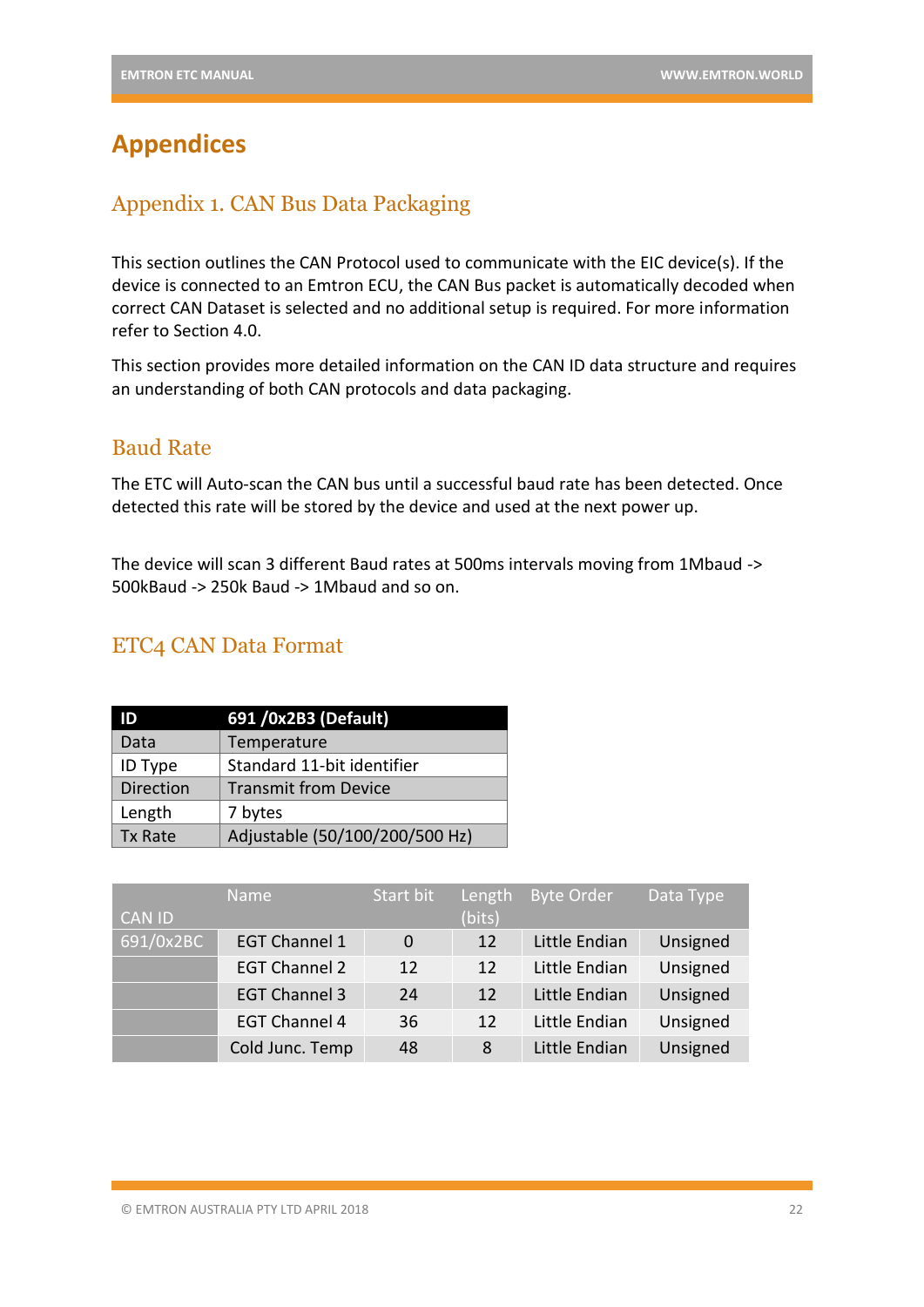|               | Name                 | Multiplier Offset |       | <b>Units</b> | Example              |
|---------------|----------------------|-------------------|-------|--------------|----------------------|
| <b>CAN ID</b> |                      |                   |       |              |                      |
| 691/0x2BC     | <b>EGT Channel 1</b> |                   | $-50$ | <b>DegC</b>  | $CAN$ 900 = 850 DegC |
|               | <b>EGT Channel 2</b> | 1                 | $-50$ | <b>DegC</b>  |                      |
|               | <b>EGT Channel 3</b> |                   | $-50$ | <b>DegC</b>  |                      |
|               | <b>EGT Channel 4</b> | 1                 | $-50$ | <b>DegC</b>  |                      |
|               | Cold Junc. Temp      |                   | $-50$ | <b>DegC</b>  | CAN $68 = 18$ DegC   |

### Continuation:

# ETC8M CAN Data Format

| ID        | 700 / Ox2BC (Default)          |
|-----------|--------------------------------|
| Data      | Temperature                    |
| ID Type   | Standard 11-bit identifier     |
| Direction | <b>Transmit from Device</b>    |
| Length    | 7 bytes                        |
| Tx Rate   | Adjustable (50/100/200/500 Hz) |

| <b>CAN ID</b> | Name                 | <b>Start bit</b> | Length<br>(bits) | <b>Byte Order</b> | Data Type |
|---------------|----------------------|------------------|------------------|-------------------|-----------|
| 700/0x2BC     | <b>EGT Channel 1</b> | $\Omega$         | 12               | Little Endian     | Unsigned  |
|               | <b>EGT Channel 2</b> | 12               | 12               | Little Endian     | Unsigned  |
|               | <b>EGT Channel 3</b> | 24               | 12               | Little Endian     | Unsigned  |
|               | <b>EGT Channel 4</b> | 36               | 12               | Little Endian     | Unsigned  |
|               | Cold Junc. Temp      | 48               | 8                | Little Endian     | Unsigned  |

#### Continuation:

|               | <b>Name</b>          | Multiplier Offset Units |       |             | Example              |
|---------------|----------------------|-------------------------|-------|-------------|----------------------|
| <b>CAN ID</b> |                      |                         |       |             |                      |
| 700/0x2BC     | <b>EGT Channel 1</b> | 1                       | $-50$ | <b>DegC</b> | $CAN$ 900 = 850 DegC |
|               | <b>EGT Channel 2</b> | 1                       | $-50$ | <b>DegC</b> |                      |
|               | <b>EGT Channel 3</b> | 1                       | $-50$ | <b>DegC</b> |                      |
|               | <b>EGT Channel 4</b> |                         | $-50$ | <b>DegC</b> |                      |
|               | Cold Junc. Temp      |                         | $-50$ | <b>DegC</b> | CAN $68 = 18$ DegC   |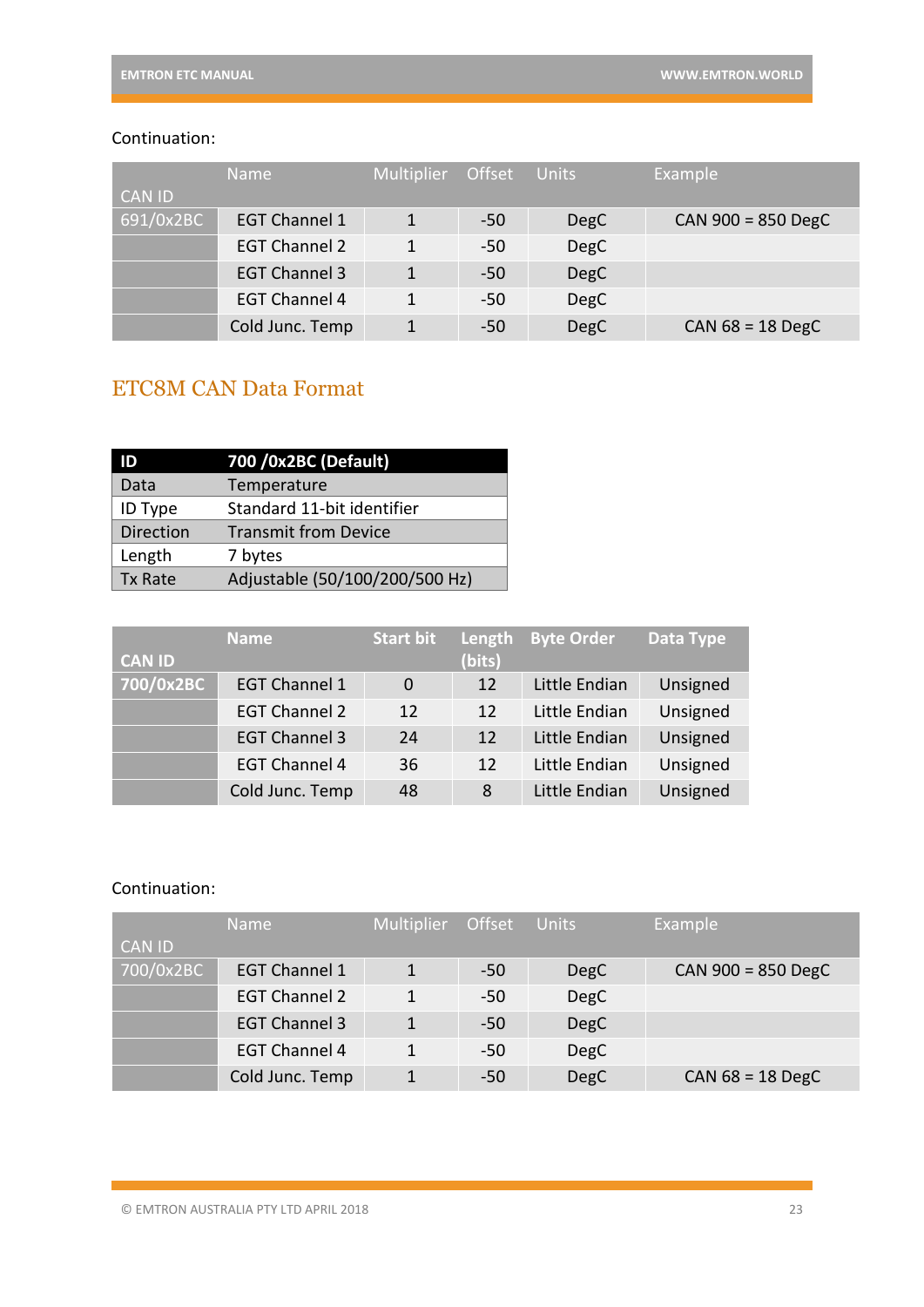| ID               | 701 /0x2BD (Default)           |
|------------------|--------------------------------|
| Data             | Temperature                    |
| ID Type          | Standard 11-bit identifier     |
| <b>Direction</b> | <b>Transmit from Device</b>    |
| Length           | 6 bytes                        |
| Tx Rate          | Adjustable (50/100/200/500 Hz) |

|               | <b>Name</b>          | Start bit      | Length | <b>Byte Order</b> | Data Type |
|---------------|----------------------|----------------|--------|-------------------|-----------|
| <b>CAN ID</b> |                      |                | (bits) |                   |           |
| 701/0x2BD     | <b>EGT Channel 5</b> | $\overline{0}$ | 12     | Little Endian     | Unsigned  |
|               | <b>EGT Channel 6</b> | 12             | 12     | Little Endian     | Unsigned  |
|               | <b>EGT Channel 7</b> | 24             | 12     | Little Endian     | Unsigned  |
|               | <b>EGT Channel 8</b> | 36             | 12     | Little Endian     | Unsigned  |

### Continuation:

|               | <b>Name</b>          | Multiplier Offset |       | <b>Units</b> | Example              |
|---------------|----------------------|-------------------|-------|--------------|----------------------|
| <b>CAN ID</b> |                      |                   |       |              |                      |
| 701/0x2BD     | <b>EGT Channel 5</b> | 1                 | $-50$ | <b>DegC</b>  | $CAN$ 900 = 850 DegC |
|               | <b>EGT Channel 6</b> |                   | $-50$ | <b>DegC</b>  |                      |
|               | <b>EGT Channel 7</b> |                   | $-50$ | <b>DegC</b>  |                      |
|               | <b>EGT Channel 8</b> |                   | $-50$ | <b>DegC</b>  |                      |